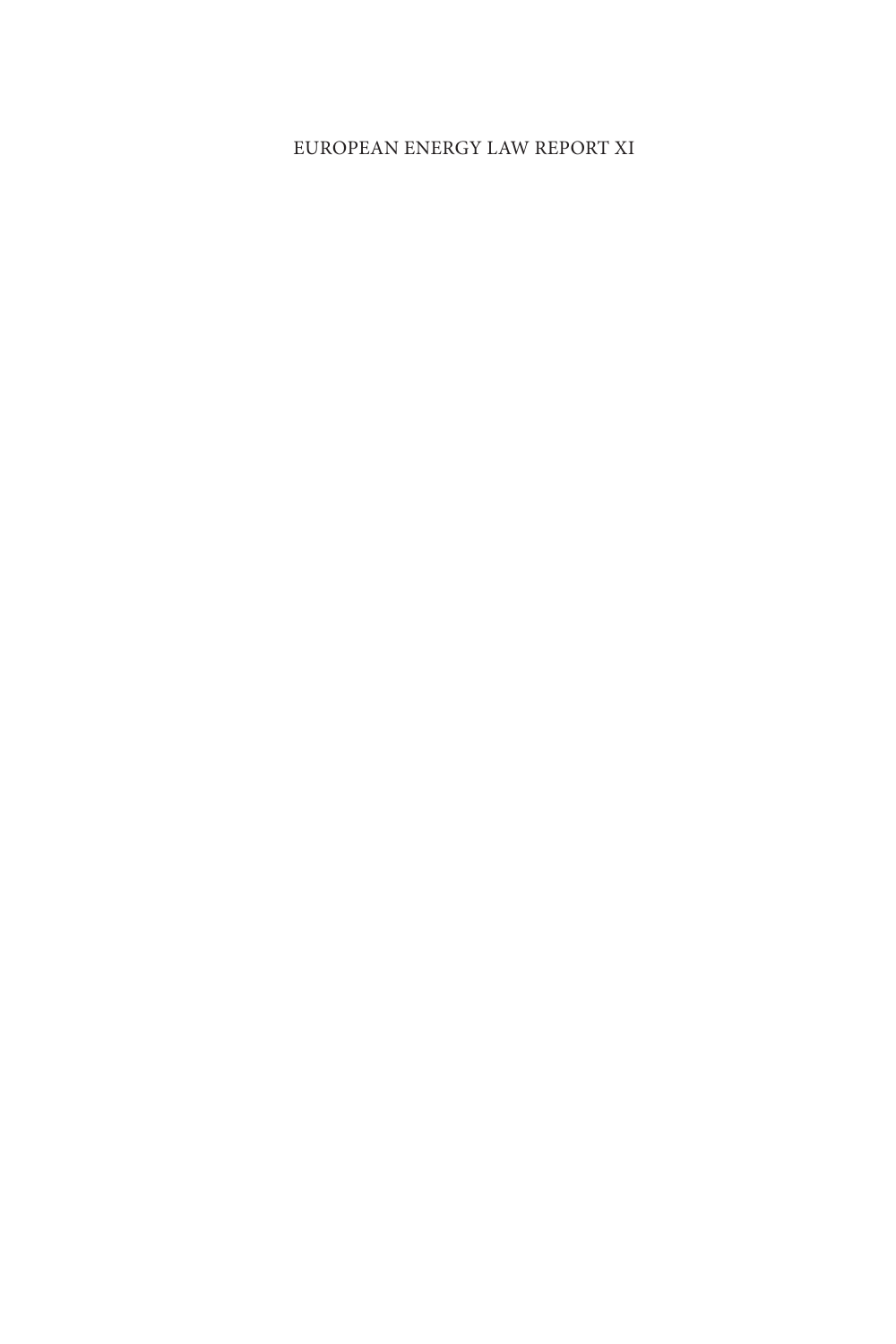ENERGY & LAW SERIES

*European Energy Law Report* I, Martha M. Roggenkamp and Ulf Hammer (eds.) The Regulation of Power Exchanges in Europe, Martha M. Roggenkamp and Francois Boisseleau (eds.)

*European Energy Law Report II* , Martha M. Roggenkamp and Ulf Hammer (eds.) *European Energy Law Report III* , Ulf Hammer and Martha M. Roggenkamp (eds.) *European Energy Law Report IV* , Martha M. Roggenkamp and Ulf Hammer (eds.) *A Functional Legal Design for Reliable Electricity Supply* , Hamilcar Knops

*European Energy Law Report V* , Martha M. Roggenkamp and Ulf Hammer (eds.) *European Energy Law Report VI* , Martha M. Roggenkamp and Ulf Hammer (eds.) *Electricity and Gas Supply Network Unbundling in Germany, Great Britain and*  The Netherlands and the Law of the EU, Eckart Ehlers

*Legal Design of Carbon Capture and Storage* , Martha M. Roggenkamp and Edwin Woerdman (eds.)

*European Energy Law Report VII* , Martha M. Roggenkamp and Ulf Hammer (eds.) *European Energy Law Report VIII* , Martha M. Roggenkamp and Ulf Hammer (eds.)

*European Energy Law Report IX* , Martha M. Roggenkamp and Olivia Woolley (eds.)

*EU Regulation of Cross-Border Carbon Capture and Storage* , Marijn Holwerda

- The Non-Discrimination Obligation of Energy Network Operators, Hannah Kruimer
- *European Energy Law Report X*, Martha M. Roggenkamp and Henrik Bjørnebye (eds.)
- *A Legal Framework for a Transnational Off shore Grid in the North Sea,* Hannah Katharina Müller
- *Prevention and Compensation for Transboundary Damage in Relation to Cross-Border Pipelines,* Mehdi Piri Damagh
- *Handbook of Shale Gas Law and Policy Economics, Access, Law and Regulation in Key Jurisdictions,* Tina Hunter (ed.)
- *European Energy Law Report XI* , Martha M. Roggenkamp and Catherine Banet (eds.)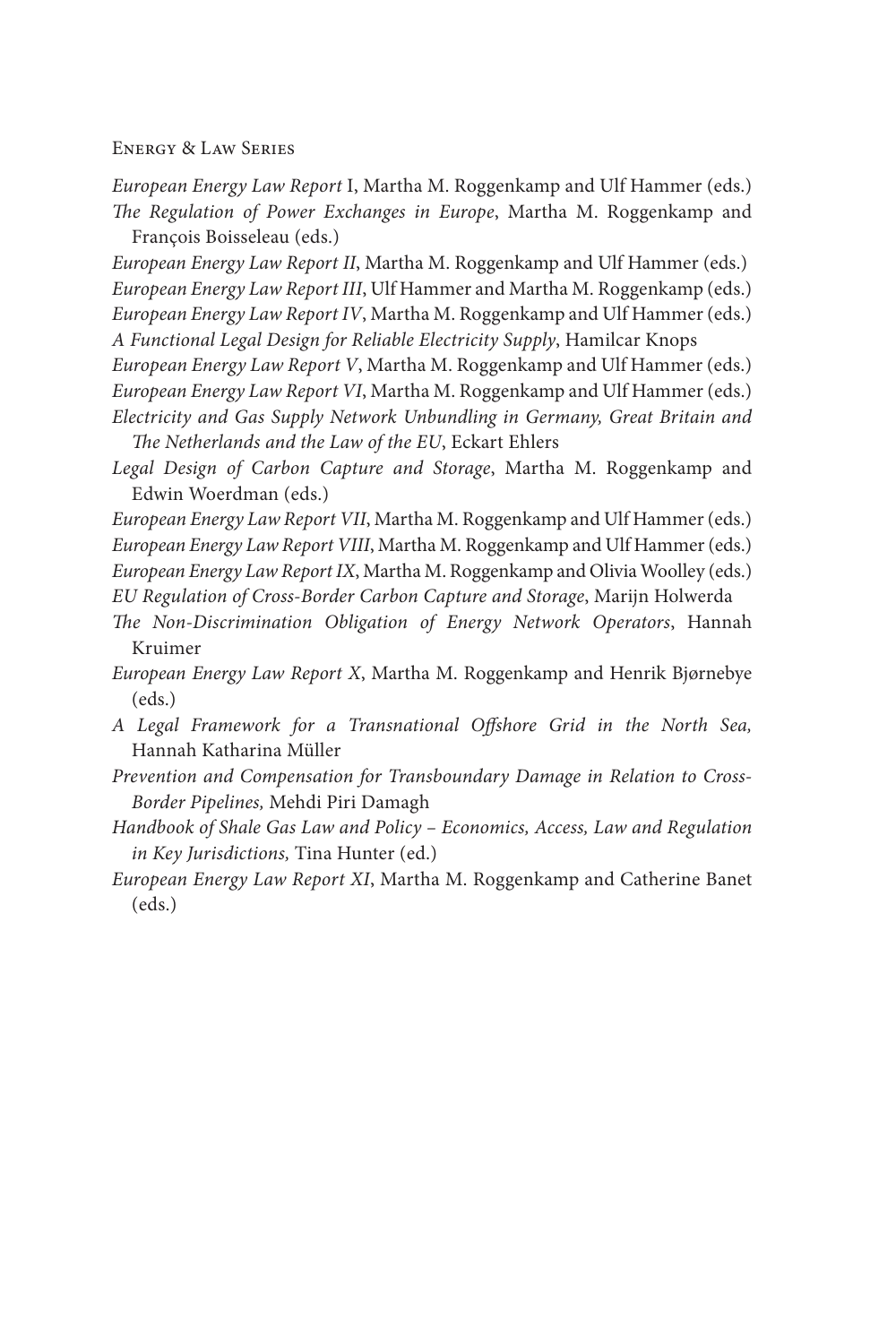# EUROPEAN ENERGY LAW REPORT XI

*Edited by*  Martha M ROGGENKAMP Catherine BANET

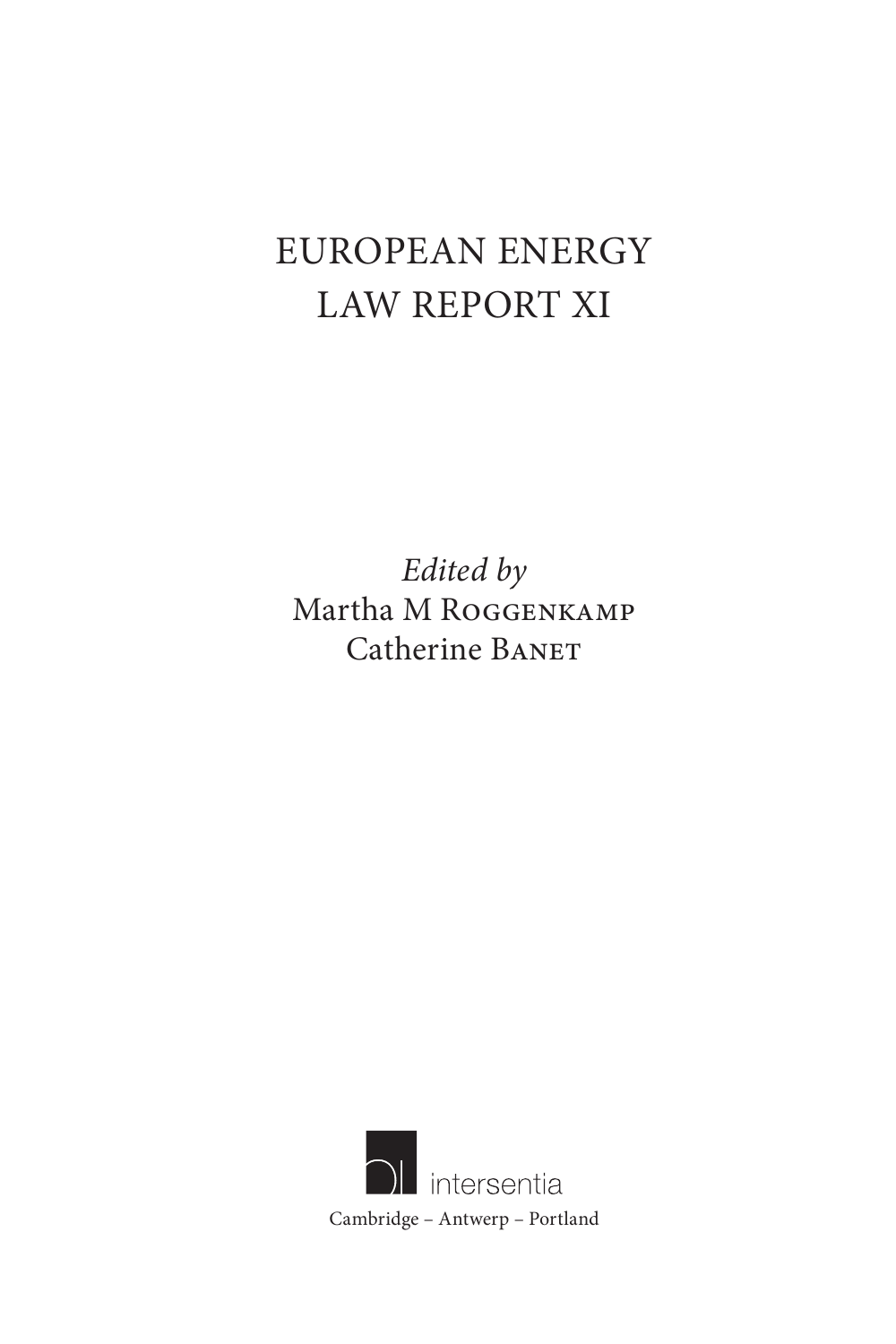Intersentia Ltd Sheraton House | Castle Park Cambridge | CB3 0AX | United Kingdom Tel.: +44 1223 370 170 | Fax: +44 1223 370 169

Email: mail@intersentia.co.uk www.intersentia.com | www.intersentia.co.uk

*Distribution for the UK and Ireland:* NBN International Airport Business Centre, 10 Thornbury Road Plymouth, PL6 7PP United Kingdom Tel.: +44 1752 202 301 | Fax: +44 1752 202 331 Email: orders@nbninternational.com

*Distribution for Europe and all other countries:* Intersentia Publishing nv Groenstraat 31 2640 Mortsel Belgium Tel.: +32 3 680 15 50 | Fax: +32 3 658 71 21 Email: mail@intersentia.be

*Distribution for the USA and Canada:* International Specialized Book Services 920 NE 58th Ave. Suite 300 Portland, OR 97213 **IISA** Tel.: +1 800 944 6190 (toll free) | Fax: +1 503 280 8832 Email: info@isbs.com

The Energy & Law Series is published in parallel with the Dutch series Energie & Recht.

Members of the editorial committee are:

Prof. Dr. Martha M. Roggenkamp, University of Groningen and Simmons & Simmons, Rotterdam (editor in chief)

Prof. Dr. Kurt Deketelaere, Institute of Environmental and Energy Law, University of Leuven

Dr. Tom Vanden Borre, Chief Counsellor, Commission for the Regulation of Electricity and Gas (CREG) and University of Leuven

 European Energy Law Report XI © The editors and contributors severally 2017

The editors and contributors wish to asserted the right under the Copyright, Designs and Patents Act 1988, to be identified as authors of this work.

 No part of this book may be reproduced, stored in a retrieval system, or transmitted, in any form, or by any means, without prior written permission from Intersentia, or as expressly permitted by law or under the terms agreed with the appropriate reprographic rights organisation. Enquiries concerning reproduction which may not be covered by the above should be addressed to Intersentia at the address above.

 ISBN 978-1-78068-469-7 D/2017/7849/34 NUR 828

 British Library Cataloguing in Publication Data. A catalogue record for this book is available from the British Library.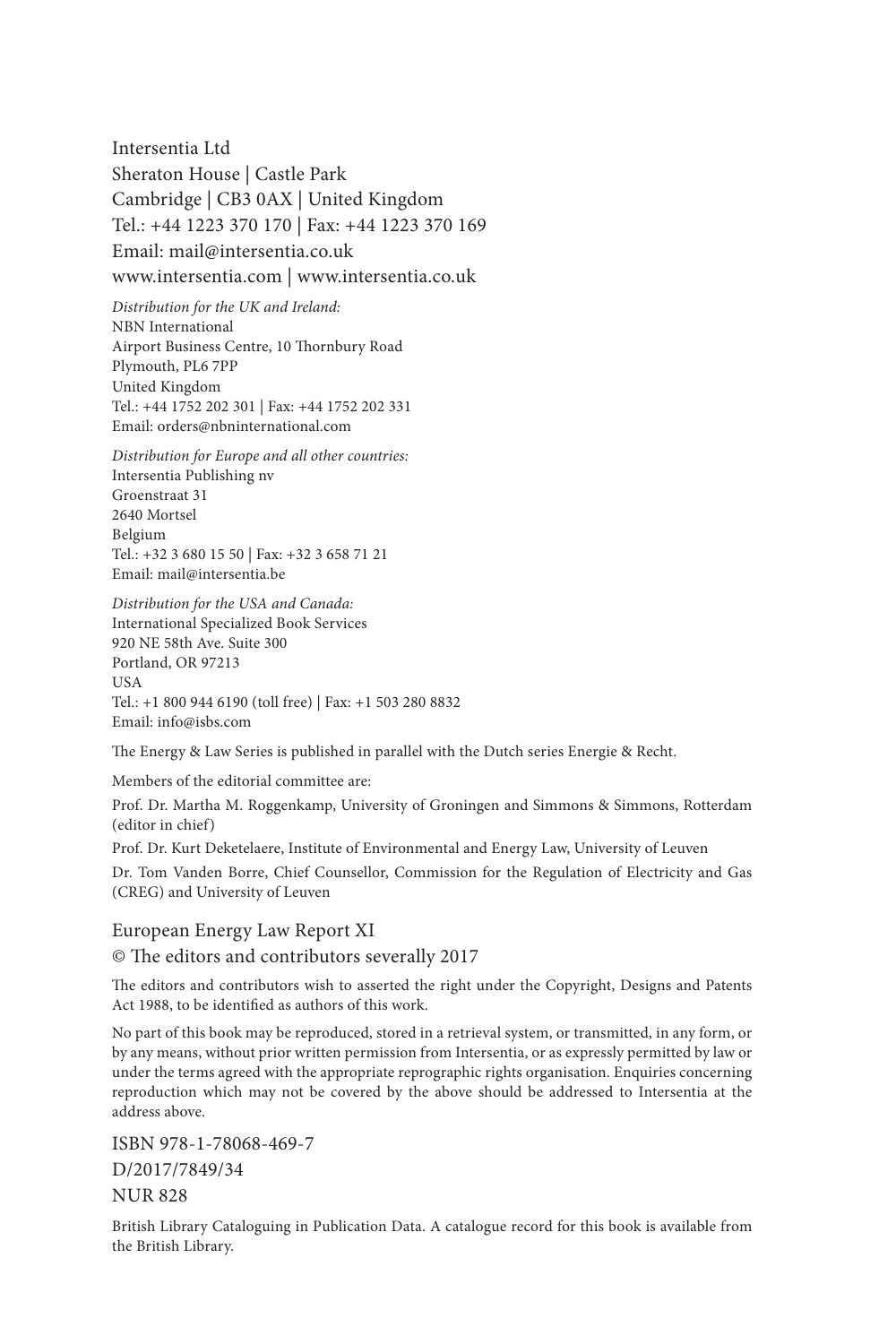## **EDITORIAL**

The editors are very pleased to present the *European Energy Law Report XI*. The *European Energy Law Report* is an initiative taken by the organizers of the European Energy Law Seminar which has taken place on a regular basis in the Netherlands since 1989. The aim of this seminar is to present an overview of the most important legal developments in the field of international, European Union (EU) and national energy and climate law. Whereas the first seminars concentrated on the developments at European Community (EC) level, which were the results of the establishment of an Internal Energy Market, the focus has now gradually switched to the developments at the national level following the implementation of the EU Directives with regard to the internal electricity and gas markets. This approach can also be found in these reports.

 Similar to the *European Energy Law Reports I* , *II* , *III* , *IV* , *V* , *VI* , *VII* , *VIII* , *IX* and *X* , this Report includes chapters based on papers presented at the European Energy Law Seminar, in this case, the 27th seminar which was organized on 25 and 26 January 2016. It contains five Parts representing the following topics: 'EU Energy and Climate Law: Policy and Jurisprudence', 'Energy and Climate Treaty Developments', 'Energy Infrastructure Developments: Offshore Electricity Systems and Network Investments', 'Heat Supply Legislation in the EU', and 'Security of Energy Supply and Safety'. Where necessary, the chapters have been updated as to 1 March 2017.

 We are grateful for the support of the speakers at the seminar and their cooperation in rewriting their papers for the purpose of this book. We also would like to thank the authors and co-authors who were not speaking at the seminar but were willing to participate in this project so that we are able to provide you with as complete a picture as possible of all topics discussed. Finally, we would like to acknowledge the help and support of the publisher in publishing this book. We are confident that these reports will be part of an important and longlasting tradition in this field.

> Martha M Roggenkamp and Catherine Banet Groningen/Oslo, 21 April 2017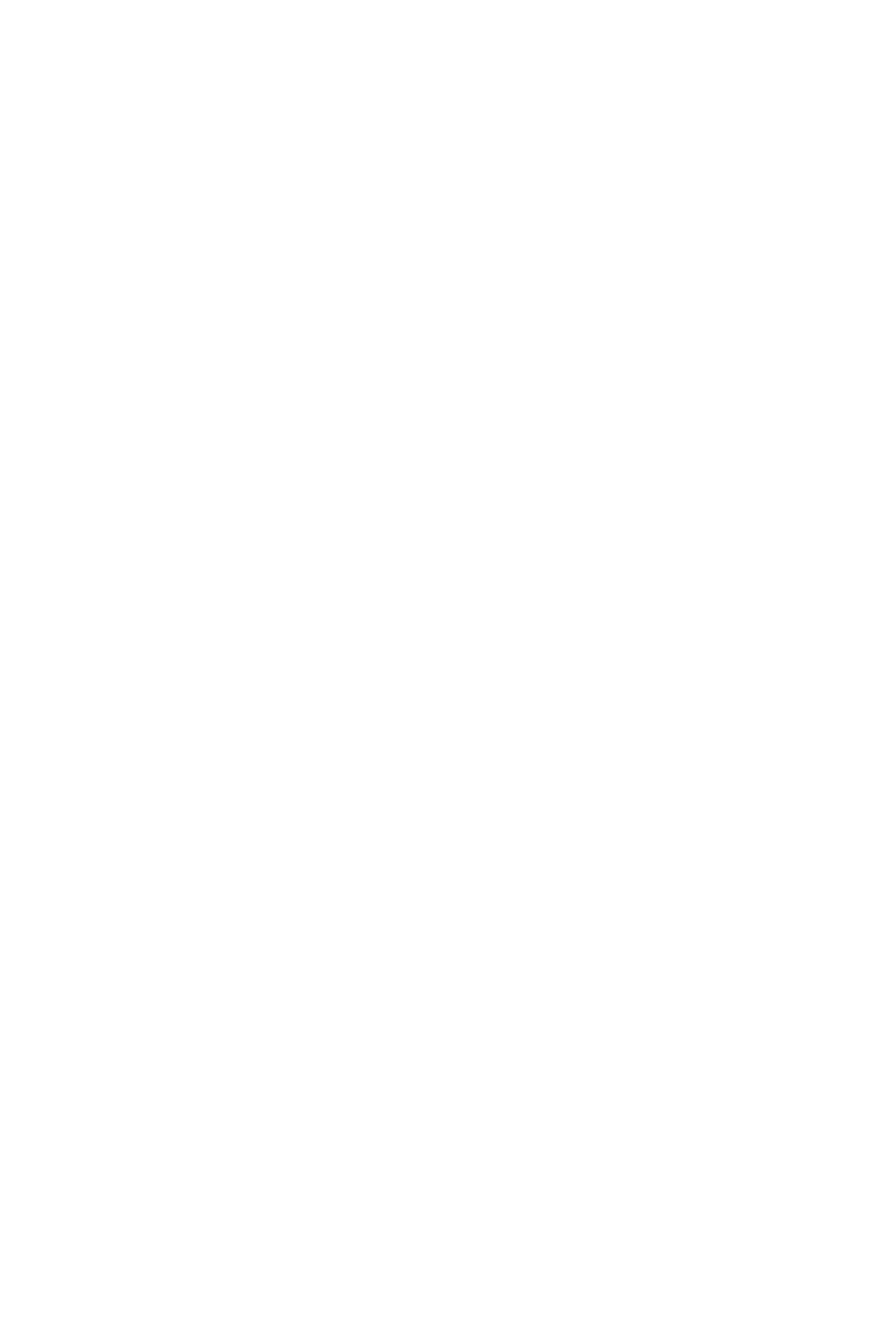## **CONTENTS**

| Martha M ROGGENKAMP and Catherine BANET |  |
|-----------------------------------------|--|

## PART I. EU ENERGY AND CLIMATE LAW: POLICY AND JURISPRUDENCE

|                | Chapter I. What to do with the Energy Union?                         |
|----------------|----------------------------------------------------------------------|
|                |                                                                      |
| $\mathbf{1}$ . |                                                                      |
| 2.             |                                                                      |
|                | Integrating Energy and Climate Policies in Energy Markets 13<br>2.1. |
|                | 2.2.                                                                 |
|                | 2.3.                                                                 |
| 3 <sub>1</sub> | What Constitutes a 'Bad' Outcome? The Mistakes in the EU-EnU  19     |
|                | 3.1.                                                                 |
|                | 3.2.                                                                 |
| 4.             |                                                                      |
|                | 4.1.                                                                 |
|                | 4.2.                                                                 |
|                | 4.3.                                                                 |
|                | 4.4.                                                                 |
| 5.             |                                                                      |
|                | Chapter II. EU Case Law and the Energy Sector                        |
|                |                                                                      |
| 1.             |                                                                      |
| 2.             |                                                                      |
|                | E.ON Földgáz v Hungarian Energy Regulator30<br>2.1.                  |
|                | Moravia Gas Storage v European Commission31<br>2.2.                  |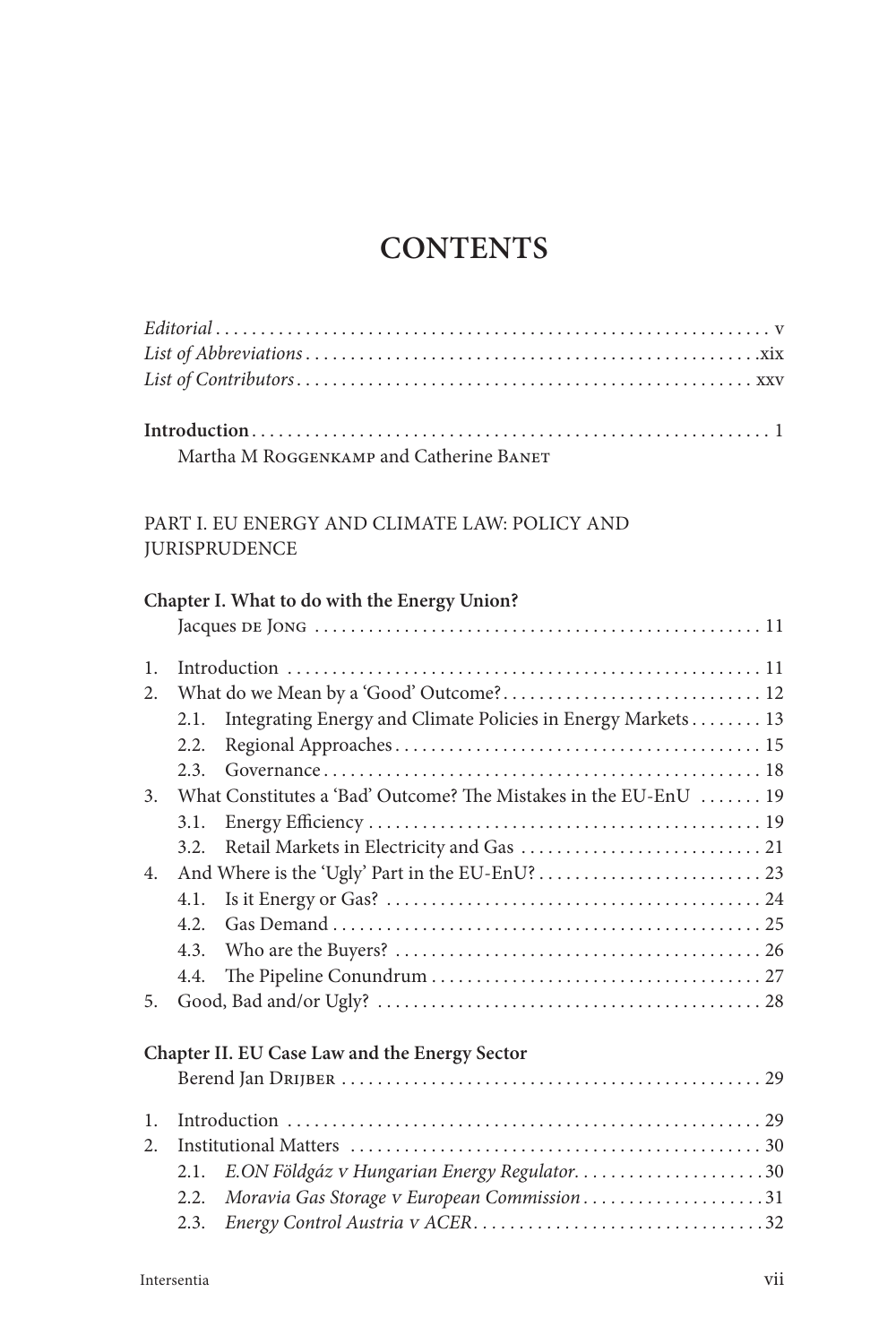| 3. |      | Disputes Involving Conventional Energy Sources  33              |  |
|----|------|-----------------------------------------------------------------|--|
|    | 3.1. |                                                                 |  |
|    | 3.2. |                                                                 |  |
|    | 3.3. | SKO-Energo v Czech Inland Revenue 35                            |  |
|    | 3.4. |                                                                 |  |
|    | 3.5. | Kernkraftwerke Lippe-Ems (KLE) v German Tax Authorities36       |  |
|    | 3.6. |                                                                 |  |
|    | 3.7. | Dunamenti Erőmű v Commission 39                                 |  |
| 4. |      |                                                                 |  |
|    | 4.1. |                                                                 |  |
|    | 4.2. |                                                                 |  |
|    | 4.3. |                                                                 |  |
| 5. |      |                                                                 |  |
|    |      | Chapter III. Distributive Choices in Urgenda and EU Climate Law |  |
|    |      |                                                                 |  |
|    |      |                                                                 |  |
| 1. |      |                                                                 |  |
| 2. |      | The Relationship between EU and Member State Climate Law 49     |  |
|    | 2.1. |                                                                 |  |
|    | 2.2. |                                                                 |  |
|    |      | 2.2.1.                                                          |  |
|    |      | 2.2.2.                                                          |  |
|    | 2.3. |                                                                 |  |
| 3. |      |                                                                 |  |
|    | 3.1. | Transnational Scientific Authority versus International Legal   |  |
|    |      |                                                                 |  |
|    | 3.2. |                                                                 |  |
|    | 3.3. |                                                                 |  |
| 4. |      | Conclusion: The Distribution of Climate Responsibility  68      |  |
|    |      | PART II. ENERGY AND CLIMATE TREATY DEVELOPMENTS                 |  |
|    |      | Chapter IV. The Paris Agreement to the UNFCCC: Underlying       |  |
|    |      | Dynamics and Expected Consequences for the Energy Sector        |  |
|    |      |                                                                 |  |
| 1. |      |                                                                 |  |
| 2. |      | The Place of the Paris Agreement within the UNFCCC Regime 73    |  |
| 3. |      |                                                                 |  |
|    | 3.1. | A Hybrid Approach Combining Top-Down and Bottom-Up              |  |
|    |      |                                                                 |  |
|    | 3.2. | Universal Coverage: An Agreement Defining Obligations           |  |
|    |      |                                                                 |  |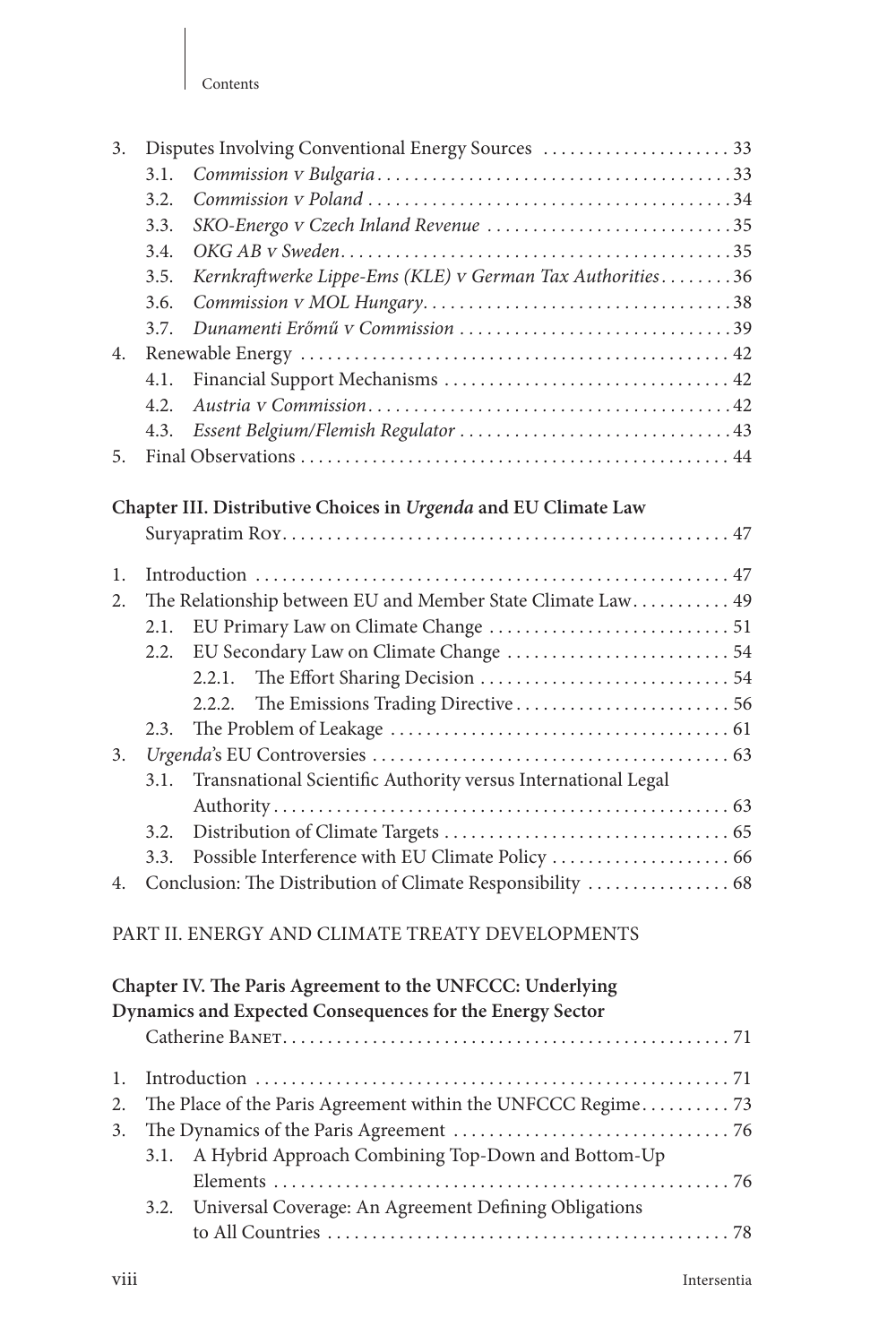|    |      | 3.3. Monitoring of Trajectory and Revision of Ambition Level 79      |  |
|----|------|----------------------------------------------------------------------|--|
|    | 3.4. | Institutionalizing the Involvement of Non-State Stakeholders  80     |  |
| 4. |      | Expected Consequences of the Paris Agreement on the Energy Sector 81 |  |
|    | 4.1. | The Energy Sector as it is Referred to in the Paris Agreement 81     |  |
|    |      | 4.2. The Energy Sector in the Compliance Strategy of the State       |  |
|    |      |                                                                      |  |
|    | 4.3. | Effect of the Cooperative Approaches of the Paris Agreement          |  |
|    |      |                                                                      |  |
|    |      | 4.4. Effect of the Support Measures of the Paris Agreement           |  |
|    |      |                                                                      |  |
|    |      |                                                                      |  |
|    |      | 4.4.2. Technology Development and Transfer  89                       |  |
|    |      | 4.5. The Influence of the Paris Agreement on Energy Initiatives      |  |
|    |      |                                                                      |  |
|    |      |                                                                      |  |
|    |      |                                                                      |  |

## **Chapter V. The New International Energy Charter and the Rule of Law in the Global Energy Architecture**

| 1.             |      |                                      |  |  |
|----------------|------|--------------------------------------|--|--|
| 2.             |      |                                      |  |  |
|                | 2.1. |                                      |  |  |
|                | 2.2. |                                      |  |  |
|                | 2.3. |                                      |  |  |
| 3 <sub>1</sub> |      |                                      |  |  |
|                | 3.1. | ECT Dispute Settlement Mechanism  98 |  |  |
|                | 3.2. |                                      |  |  |
|                |      | 3.2.1.                               |  |  |
|                |      | 3.2.2.                               |  |  |
|                |      | 3.2.3.                               |  |  |
|                |      | 3.2.4.                               |  |  |
|                | 3.3. |                                      |  |  |
| 4.             |      |                                      |  |  |
|                | 41   |                                      |  |  |
|                | 4.2. |                                      |  |  |
|                | 4.3. |                                      |  |  |
|                | 4.4. | Middle East North Africa (MENA) 111  |  |  |
|                | 4.5. |                                      |  |  |
| 5 <sub>1</sub> |      |                                      |  |  |
|                | 5.1. |                                      |  |  |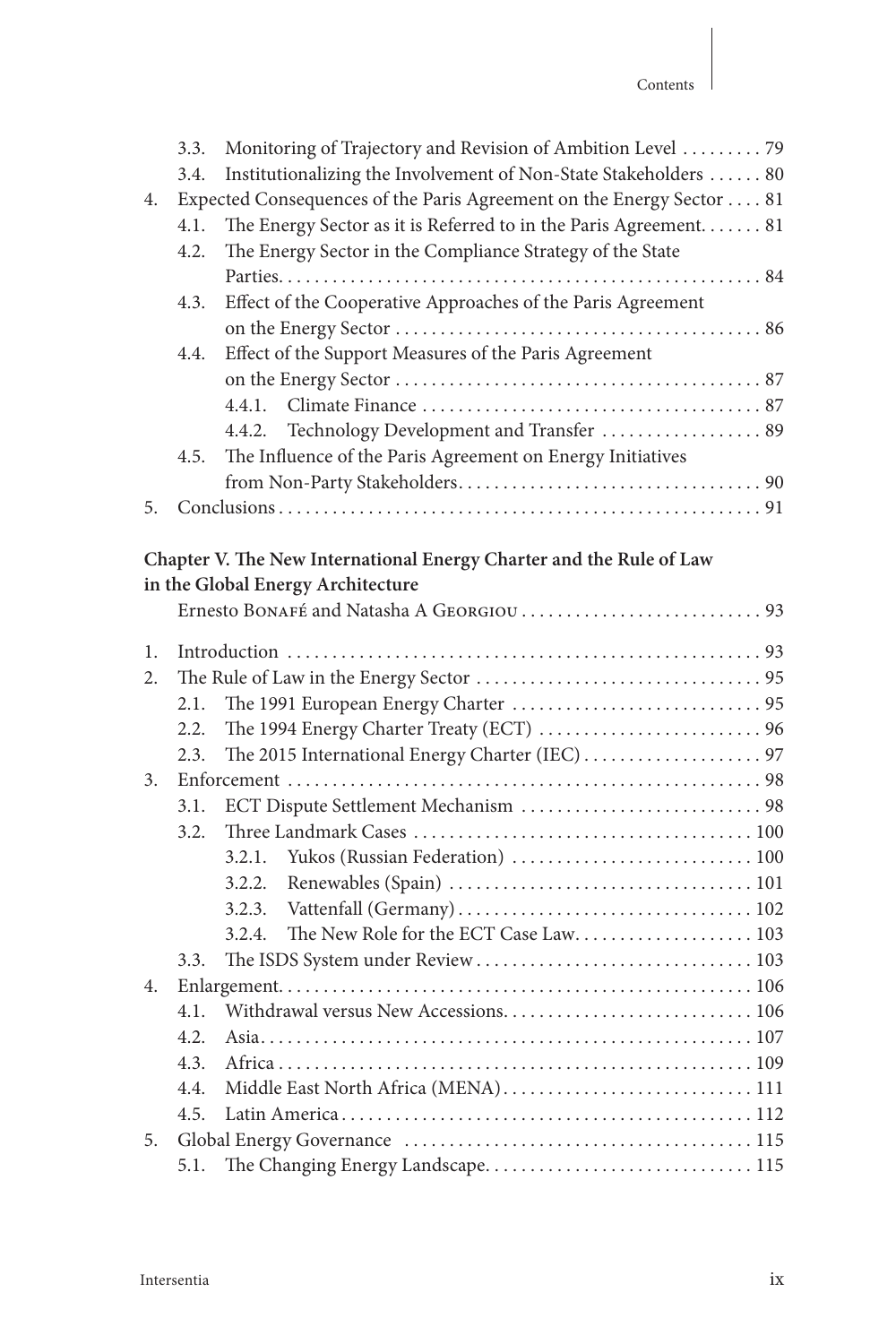| 6. | 5.2.<br>5.3.                                |        | The Need for an Investment Framework  117<br>A Call for International Cooperation  118 |  |  |  |
|----|---------------------------------------------|--------|----------------------------------------------------------------------------------------|--|--|--|
|    |                                             |        |                                                                                        |  |  |  |
|    |                                             |        | Chapter VI. The EU's Energy Challenges and TTIP                                        |  |  |  |
|    | Jeffery PIPER and Jan Gerrit WESTERHOF  121 |        |                                                                                        |  |  |  |
| 1. |                                             |        |                                                                                        |  |  |  |
|    | 1.1.                                        |        |                                                                                        |  |  |  |
|    | 1.2.                                        |        |                                                                                        |  |  |  |
|    | 1.3.                                        |        |                                                                                        |  |  |  |
| 2. |                                             |        | Energy Relations with the United States  125                                           |  |  |  |
|    | 2.1.                                        |        |                                                                                        |  |  |  |
|    | 2.2.                                        |        |                                                                                        |  |  |  |
| 3. |                                             |        | The Transatlantic Trade and Investment Partnership (TTIP)  129                         |  |  |  |
|    | 3.1.                                        |        |                                                                                        |  |  |  |
|    | 3.2.                                        |        | The July 2013 'Initial EU Position Paper'  130                                         |  |  |  |
|    |                                             | 3.2.1. |                                                                                        |  |  |  |
|    |                                             | 3.2.2. |                                                                                        |  |  |  |
|    |                                             | 3.2.3. | Market Access and Non-Discrimination  132                                              |  |  |  |
|    |                                             | 3.2.4. |                                                                                        |  |  |  |
|    |                                             | 3.2.5. | Trade in Sustainable Energy  134                                                       |  |  |  |
|    |                                             | 3.2.6. |                                                                                        |  |  |  |
|    | 3.3.                                        |        |                                                                                        |  |  |  |
|    |                                             | 3.3.1. |                                                                                        |  |  |  |
|    |                                             | 3.3.2. | Regulatory Issues and Non-Tariff Barriers  135                                         |  |  |  |
|    | 3.4.                                        |        |                                                                                        |  |  |  |
|    |                                             | 3.4.1. |                                                                                        |  |  |  |
|    |                                             | 3.4.2. |                                                                                        |  |  |  |
|    | 3.5.                                        |        |                                                                                        |  |  |  |
|    | 3.6.                                        |        | Specific Rules for Renewable Energy and Energy Efficiency  140                         |  |  |  |
| 4. |                                             |        |                                                                                        |  |  |  |
|    |                                             |        |                                                                                        |  |  |  |
|    |                                             |        | PART III. ENERGY INFRASTRUCTURE DEVELOPMENTS: OFFSHORE                                 |  |  |  |
|    |                                             |        | ELECTRICITY SYSTEMS AND NETWORK INVESTMENTS                                            |  |  |  |
|    |                                             |        |                                                                                        |  |  |  |
|    |                                             |        | Chapter VII, Can We Build It? Yes We Can: A Legal Analysis of                          |  |  |  |

| Chapter This Can The Daniel Its 200 The Cantrix Degal Innaryold of |  |
|--------------------------------------------------------------------|--|
| How to Enable a Transnational Offshore Grid                        |  |
|                                                                    |  |
|                                                                    |  |
|                                                                    |  |
| 2.1. Identify Beneficial Projects through a Regional Forum 147     |  |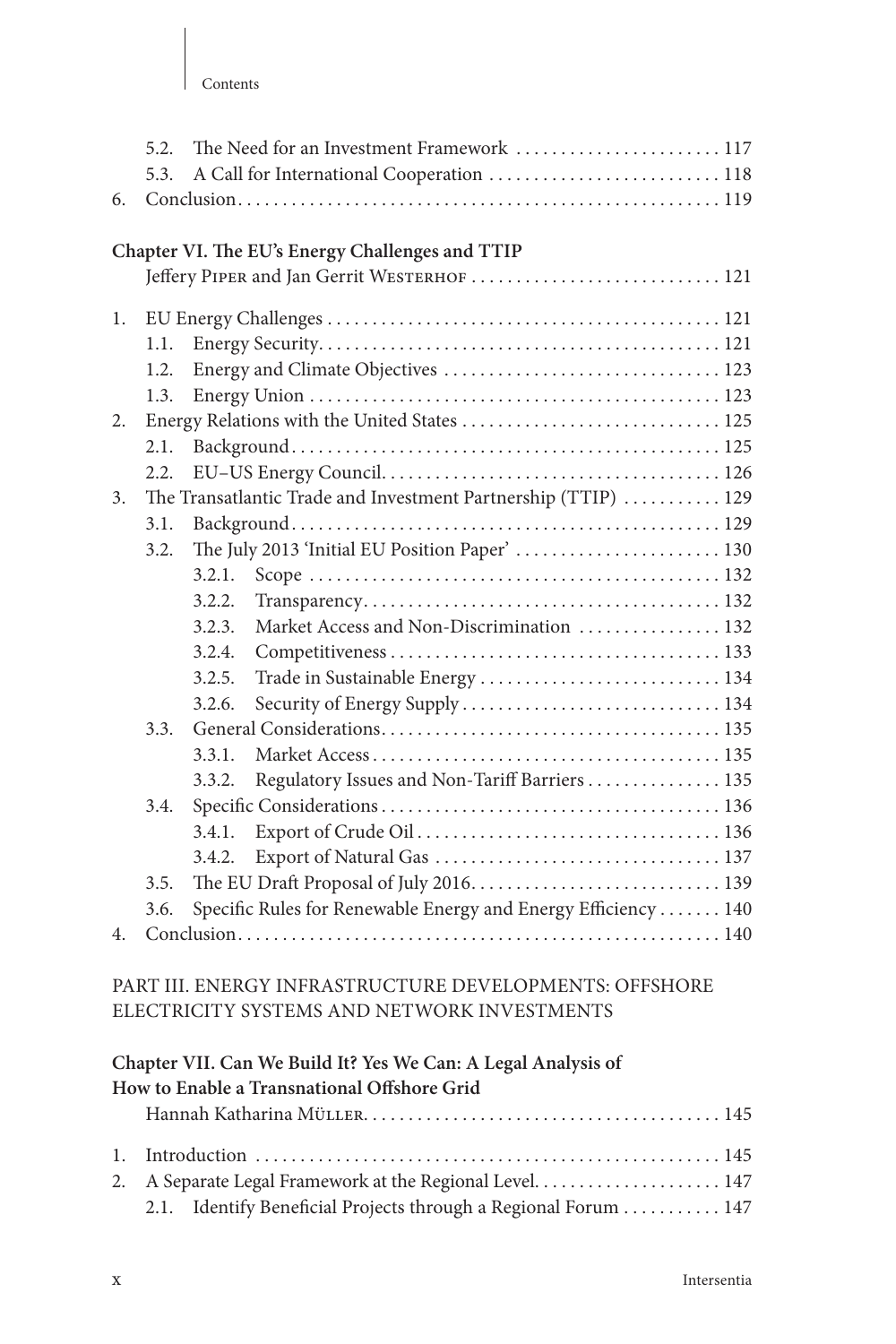|    | 2.2. |        | Apply Necessary Legal Changes 148                                   |  |
|----|------|--------|---------------------------------------------------------------------|--|
|    |      | 2.2.1. | Clear Definition and One Responsible Party                          |  |
|    |      |        | for All Transmission Infrastructure 148                             |  |
|    |      | 2.2.2. | Incentivize Parties to Participate  149                             |  |
|    |      |        | 2.2.2.1.                                                            |  |
|    |      |        | Cost-Benefit Allocation  151<br>2.2.2.2.                            |  |
|    |      |        | Transmission Tariffs or Public Funding 152<br>2.2.2.3.              |  |
|    |      |        | Incentivizing the Wind Farm Developer  153<br>2.2.2.4.              |  |
|    |      | 2.2.3. |                                                                     |  |
|    | 2.3. |        |                                                                     |  |
| 3. |      |        | How to Establish a Legal Agreement between the North Sea States 157 |  |
|    | 3.1. |        |                                                                     |  |
|    | 3.2. |        |                                                                     |  |
|    |      | 3.2.1. | Article 2(2) TFEU: The Principle of Pre-Emption 160                 |  |
|    |      | 3.2.2. | Article 4(3) TEU: The Primacy of EU Law 161                         |  |
|    |      | 3.2.3. | The Principle of Subsidiarity 162                                   |  |
|    | 3.3. |        |                                                                     |  |
|    | 3.4. |        | Scope of the Regional Agreement  163                                |  |
| 4. |      |        |                                                                     |  |
|    |      |        |                                                                     |  |
|    |      |        | Chapter VIII. Cap and Floor Regime: The New Approach to Electricity |  |
|    |      |        | <b>Interconnector Regulation in Great Britain</b>                   |  |
|    |      |        |                                                                     |  |
| 1. |      |        |                                                                     |  |
| 2. |      |        |                                                                     |  |
|    | 2.1. |        |                                                                     |  |
|    |      |        |                                                                     |  |
| 3. | 2.2. |        | Political Support at the National and EU Level 166                  |  |
|    |      |        | Interconnector: Common Definition but Different Implications. 167   |  |
|    |      |        | Current GB Interconnector Landscape and New Projects                |  |
|    | 3.1. |        |                                                                     |  |
|    | 3.2. |        | Current GB Interconnector Landscape 168                             |  |
|    |      | 3.2.1. |                                                                     |  |
|    |      |        | Cap and Floor Regime Projects  170<br>3.2.1.1.                      |  |
|    |      |        | 3.2.1.2.                                                            |  |
|    |      |        | The First Window Projects 172<br>3.2.1.3.                           |  |
|    |      | 3.2.2. | The Second Window Projects  172                                     |  |
|    |      |        | New Merchant-Exempted Projects  172                                 |  |
|    |      | 3.2.3. | Projects of Common Interest (PCIs): Other Emerging                  |  |
| 4. |      |        | Cap and Floor Regime: Principles, Design and Project Assessment 175 |  |
|    | 4.1. |        |                                                                     |  |
|    |      |        | Principles and Design of the Cap and Floor Regime  175              |  |
|    | 4.2. | 4.2.1. | Project Assessment under the Cap and Floor Regime  178              |  |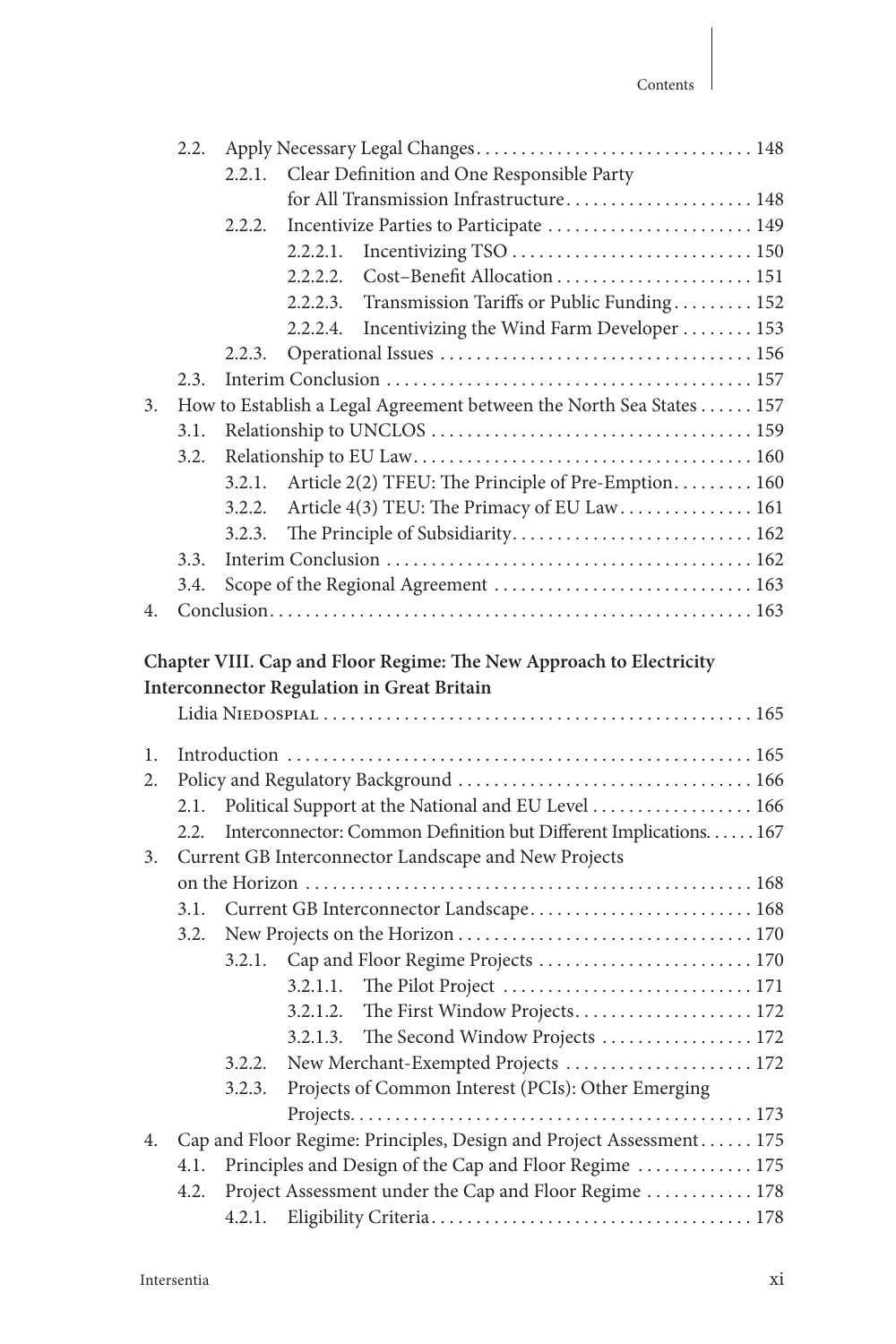|    |      | 4.2.2.<br>4.2.3. |                                                                   |
|----|------|------------------|-------------------------------------------------------------------|
|    |      | 4.2.4.           |                                                                   |
| 5. |      |                  | Cap and Floor Regime: Legal Framework 180                         |
|    | 5.1. |                  |                                                                   |
|    | 5.2. |                  |                                                                   |
| 6. |      |                  | Opportunities and Challenges for Cap and Floor Regime             |
|    |      |                  |                                                                   |
|    | 6.1. |                  | Opportunities for Cap and Floor Regime Interconnectors  184       |
|    | 6.2. |                  | Challenges for Cap and Floor Regime Interconnectors  186          |
| 7. |      |                  |                                                                   |
|    |      |                  |                                                                   |
|    |      |                  | Chapter IX. Tariffs and Energy Infrastructure Investments         |
|    |      |                  | in the Netherlands: Past, Present and Future                      |
|    |      |                  |                                                                   |
| 1. |      |                  |                                                                   |
| 2. |      |                  | Background: Why Regulate Investments? Or: Why Not? 191            |
| 3. |      |                  | History of Energy Infrastructure Investments Regulation  193      |
|    | 3.1. |                  | In the Beginning: Investments in the Period Before Regulation 193 |
|    | 3.2. |                  | The 1990s: First Steps Towards Regulation 194                     |
|    | 3.3. |                  | The 2000s: Introduction of Efficiency Regulation 194              |
|    |      | 3.3.1.           | How Did it Work? Functioning Principles 195                       |
|    |      | 3.3.2.           | Looking Back at Historic Investments: Setting the Initial         |
|    |      |                  | Regulatory Asset Base (RAB)  195                                  |
|    |      | 3.3.3.           | Moving Forward: New Investments 197                               |
| 4. |      |                  | Current Regulation of Energy Infrastructure Investments 198       |
|    | 4.1. |                  |                                                                   |
|    | 4.2. |                  |                                                                   |
|    | 4.3. |                  |                                                                   |
| 5. |      |                  | Future of Regulation of Energy Infrastructure Investments 203     |
|    | 5.1. |                  | New Legislation: Situation After STROOM  203                      |
|    | 5.2. |                  |                                                                   |
| 6. |      |                  |                                                                   |
|    |      |                  |                                                                   |
|    |      |                  | Chapter X. RIIO: A New Regulatory Approach for GB Energy Networks |
|    |      |                  |                                                                   |
| 1. |      |                  |                                                                   |
| 2. |      |                  |                                                                   |
|    | 2.1. |                  |                                                                   |
|    | 2.2. |                  |                                                                   |
|    | 2.3. |                  |                                                                   |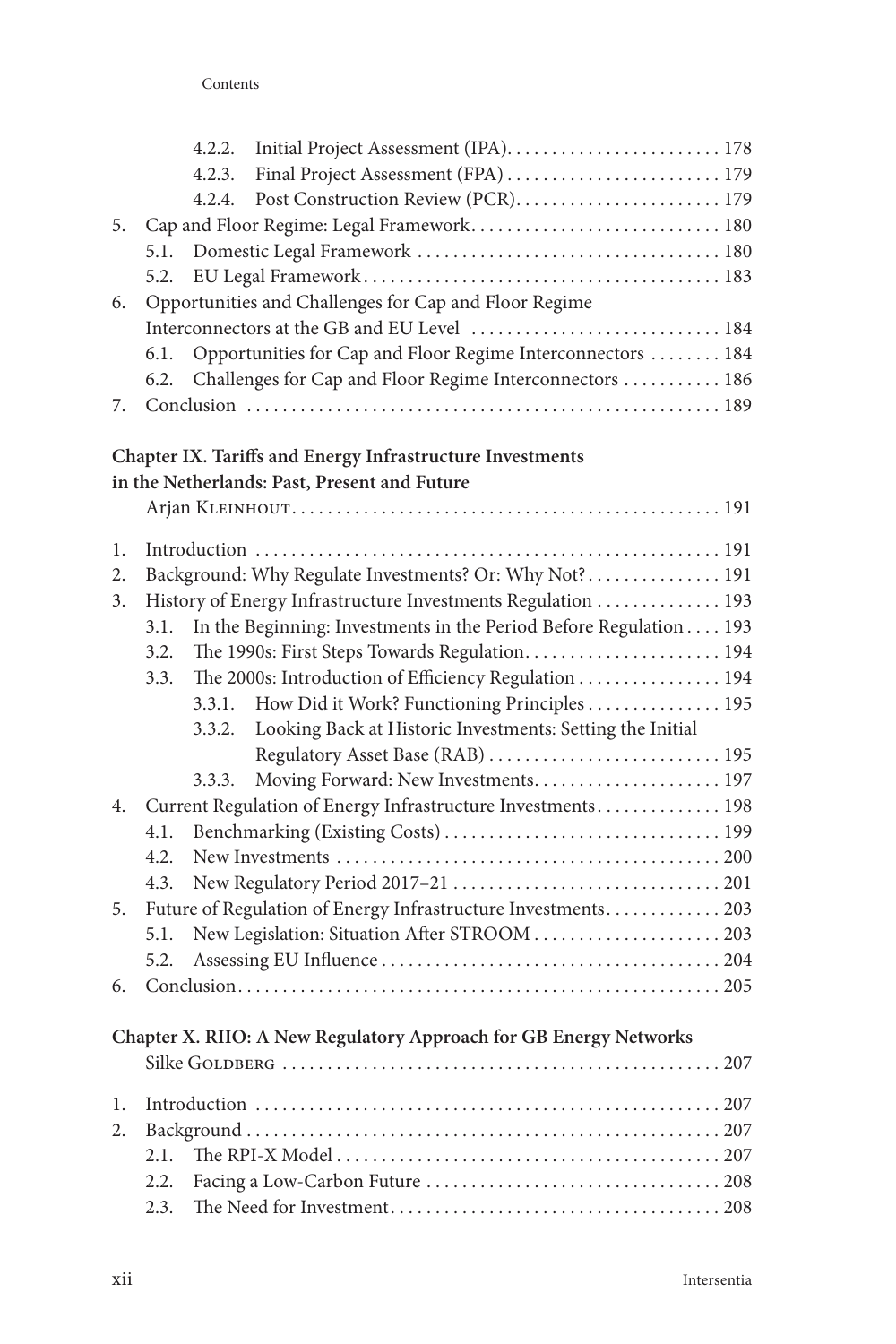| $\overline{3}$ . |      |                                                               |  |
|------------------|------|---------------------------------------------------------------|--|
|                  | 3.1. |                                                               |  |
|                  |      | RIIO-T1: Gas and Electricity Transmission 209<br>3.1.1.       |  |
|                  |      | 3.1.2.                                                        |  |
|                  |      | 3.1.3.                                                        |  |
|                  | 3.2. |                                                               |  |
|                  | 3.3. |                                                               |  |
|                  | 3.4. | Transparent Rewards/Penalties Related to Output Delivery  211 |  |
|                  | 3.5. |                                                               |  |
|                  | 3.6. |                                                               |  |
| $\overline{4}$ . |      |                                                               |  |
|                  | 4.1. |                                                               |  |
|                  | 4.2. |                                                               |  |
|                  | 4.3. |                                                               |  |
| 5.               |      |                                                               |  |
|                  | 5.1. |                                                               |  |
|                  | 5.2. |                                                               |  |
| 6.               |      |                                                               |  |
|                  | 6.1. |                                                               |  |
|                  | 6.2. |                                                               |  |
|                  | 6.3. |                                                               |  |
| 7.               |      |                                                               |  |
|                  | 7.1. |                                                               |  |
|                  | 7.2. |                                                               |  |
|                  |      | 7.2.1.                                                        |  |
|                  |      | 7.2.2.                                                        |  |
| 8.               |      |                                                               |  |

## PART IV. HEAT SUPPLY LEGISLATION IN THE EU

### **Chapter XI. District Heating Regulation in Sweden**

|    | 2.2. History of District Heating Legislation 225 |  |
|----|--------------------------------------------------|--|
| 3. |                                                  |  |
|    |                                                  |  |
|    |                                                  |  |
|    |                                                  |  |
|    | 3.3.1. National Energy Administration  229       |  |
|    |                                                  |  |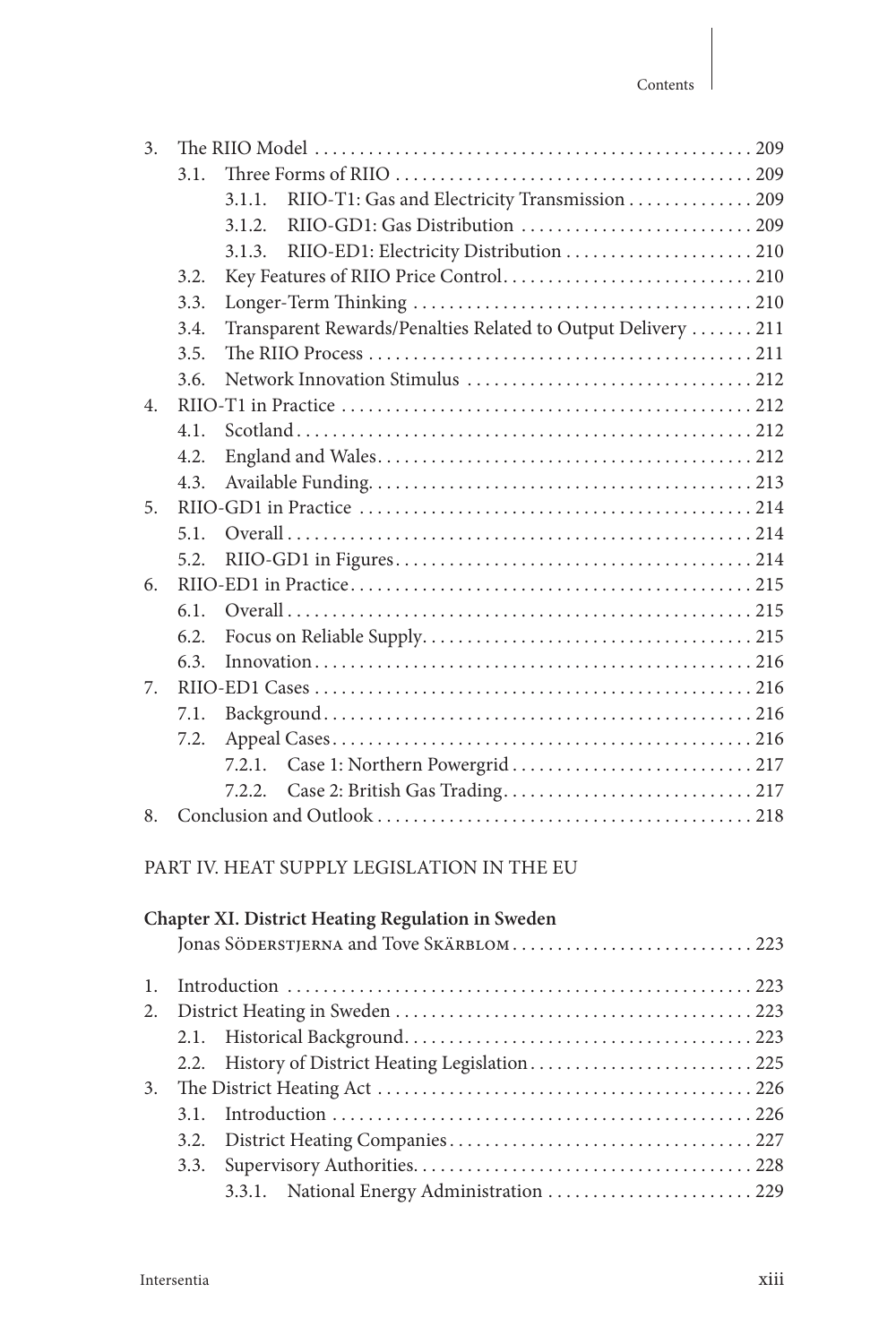|    |      | 3.3.2. | Energy Markets Inspectorate  229                                    |  |
|----|------|--------|---------------------------------------------------------------------|--|
|    |      | 3.3.3. |                                                                     |  |
|    | 3.4. |        |                                                                     |  |
| 4. |      |        |                                                                     |  |
|    | 4.1. |        |                                                                     |  |
|    |      | 4.1.1. | Mandatory Content of the Contract 231                               |  |
|    |      | 4.1.2. |                                                                     |  |
|    |      | 4.1.3. |                                                                     |  |
|    |      | 4.1.4. |                                                                     |  |
|    |      | 4.1.5. |                                                                     |  |
|    | 4.2. |        |                                                                     |  |
|    |      | 4.2.1. |                                                                     |  |
|    |      | 4.2.2. |                                                                     |  |
|    |      | 4.2.3. |                                                                     |  |
| 5. |      |        |                                                                     |  |
|    |      |        |                                                                     |  |
|    |      |        | Chapter XII. Heat Supply in Denmark: Any Lessons to Be Learned?     |  |
|    |      |        |                                                                     |  |
| 1. |      |        |                                                                     |  |
| 2. |      |        |                                                                     |  |
| 3. |      |        |                                                                     |  |
| 4. |      |        |                                                                     |  |
|    | 4.1. |        |                                                                     |  |
|    | 4.2. |        |                                                                     |  |
|    | 4.3. |        | Public Control and Possibilities for Interventions 250              |  |
|    | 4.4. |        |                                                                     |  |
| 5. |      |        | Reforms, Challenges and Future Focus of Heat Supply 252             |  |
|    |      |        |                                                                     |  |
|    |      |        | Chapter XIII. The Heat is On: Developments in the Regulation of the |  |
|    |      |        | Heat Market in the Netherlands                                      |  |
|    |      |        | Robert HAFFNER and Michelle DE RIJKE.  257                          |  |
|    |      |        |                                                                     |  |
| 1. |      |        |                                                                     |  |
| 2. |      |        |                                                                     |  |
| 3. |      |        |                                                                     |  |
| 4. |      |        |                                                                     |  |
|    | 4.1. |        |                                                                     |  |
|    | 4.2. |        |                                                                     |  |
|    | 4.3. |        |                                                                     |  |
| 5. |      |        | Market Models and Tariff Regulation of Heat Networks  267           |  |
|    | 5.1. |        |                                                                     |  |
|    | 5.2. |        |                                                                     |  |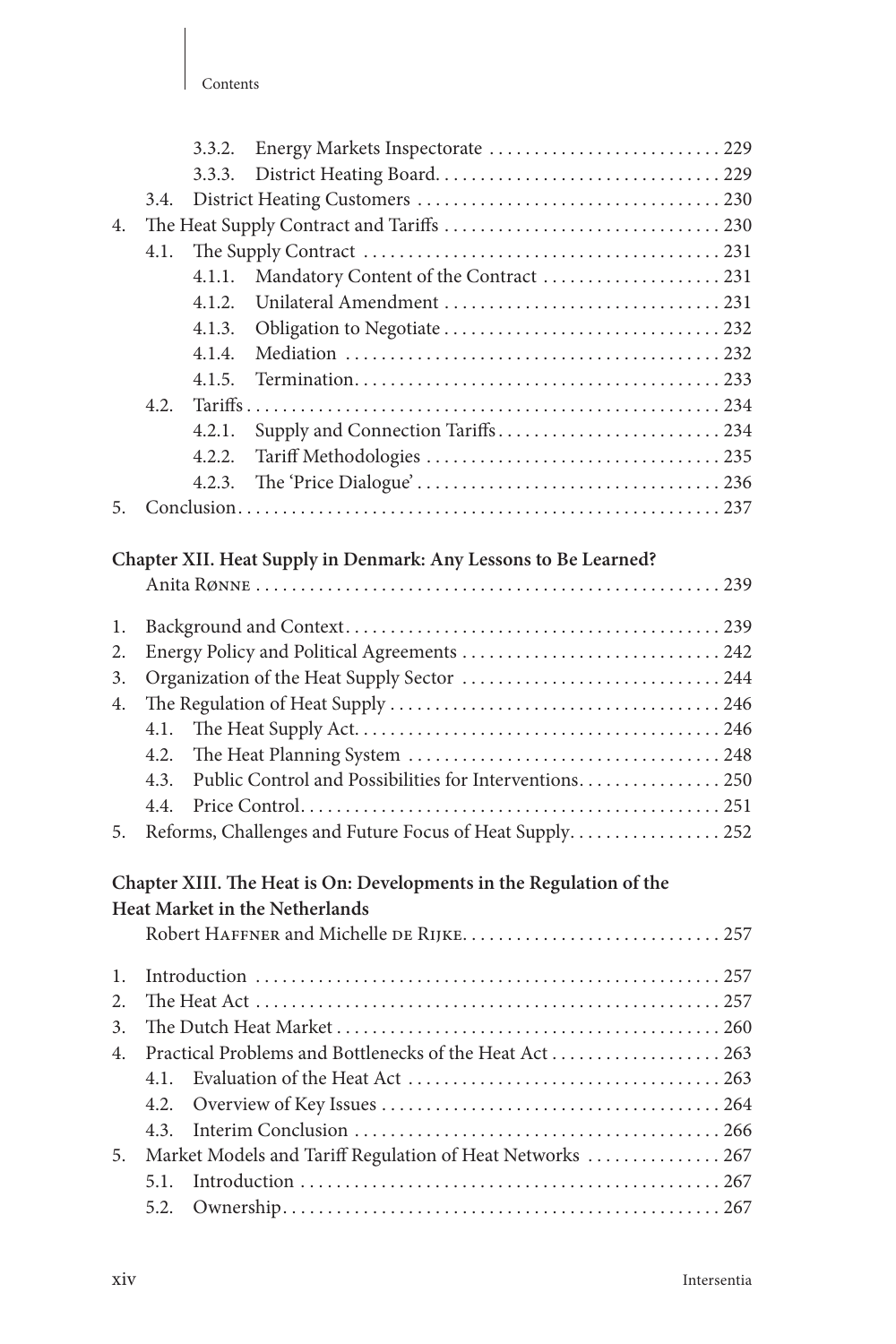## PART V. SECURITY OF ENERGY SUPPLY AND SAFETY

|                                        |                      | Chapter XIV. Shale Gas and the EU                                                                                         |                                                                                                                         |
|----------------------------------------|----------------------|---------------------------------------------------------------------------------------------------------------------------|-------------------------------------------------------------------------------------------------------------------------|
|                                        |                      |                                                                                                                           |                                                                                                                         |
| $\mathbf{1}$ .<br>2.<br>3 <sub>1</sub> | 3.1.<br>3.2.<br>3.3. |                                                                                                                           | The 2014 Shale Gas Recommendation and Communication  285<br>The Evolution of Specific European Shale Gas Regulation 285 |
| 4.                                     |                      |                                                                                                                           |                                                                                                                         |
|                                        |                      | Chapter XV. Reducing Gas Production from the Groningen Field:<br>The Need to Balance Safe Production with Supply Security |                                                                                                                         |
|                                        |                      |                                                                                                                           |                                                                                                                         |
|                                        |                      |                                                                                                                           |                                                                                                                         |
| 1.<br>2.                               |                      |                                                                                                                           |                                                                                                                         |
|                                        | 2.1.                 |                                                                                                                           |                                                                                                                         |
|                                        | 2.2.                 |                                                                                                                           |                                                                                                                         |
|                                        | 2.3.                 |                                                                                                                           |                                                                                                                         |
|                                        |                      | Energy Market Liberalization and Changes to the Legal                                                                     |                                                                                                                         |
|                                        |                      |                                                                                                                           |                                                                                                                         |
|                                        |                      | 2.3.1.                                                                                                                    |                                                                                                                         |
|                                        |                      | 2.3.2.                                                                                                                    |                                                                                                                         |
|                                        | 2.4.                 | Assessments of the Regime Following the Earthquakes                                                                       |                                                                                                                         |
|                                        |                      |                                                                                                                           |                                                                                                                         |
| 3 <sub>1</sub>                         |                      |                                                                                                                           |                                                                                                                         |
|                                        | 3.1.                 |                                                                                                                           | Limiting Production from the Groningen Gas Field. 308                                                                   |
|                                        | 3.2.                 |                                                                                                                           |                                                                                                                         |
|                                        |                      | 3.2.1.                                                                                                                    |                                                                                                                         |
|                                        |                      | 3.2.2.                                                                                                                    |                                                                                                                         |
|                                        | 3.3.                 |                                                                                                                           |                                                                                                                         |
|                                        |                      |                                                                                                                           |                                                                                                                         |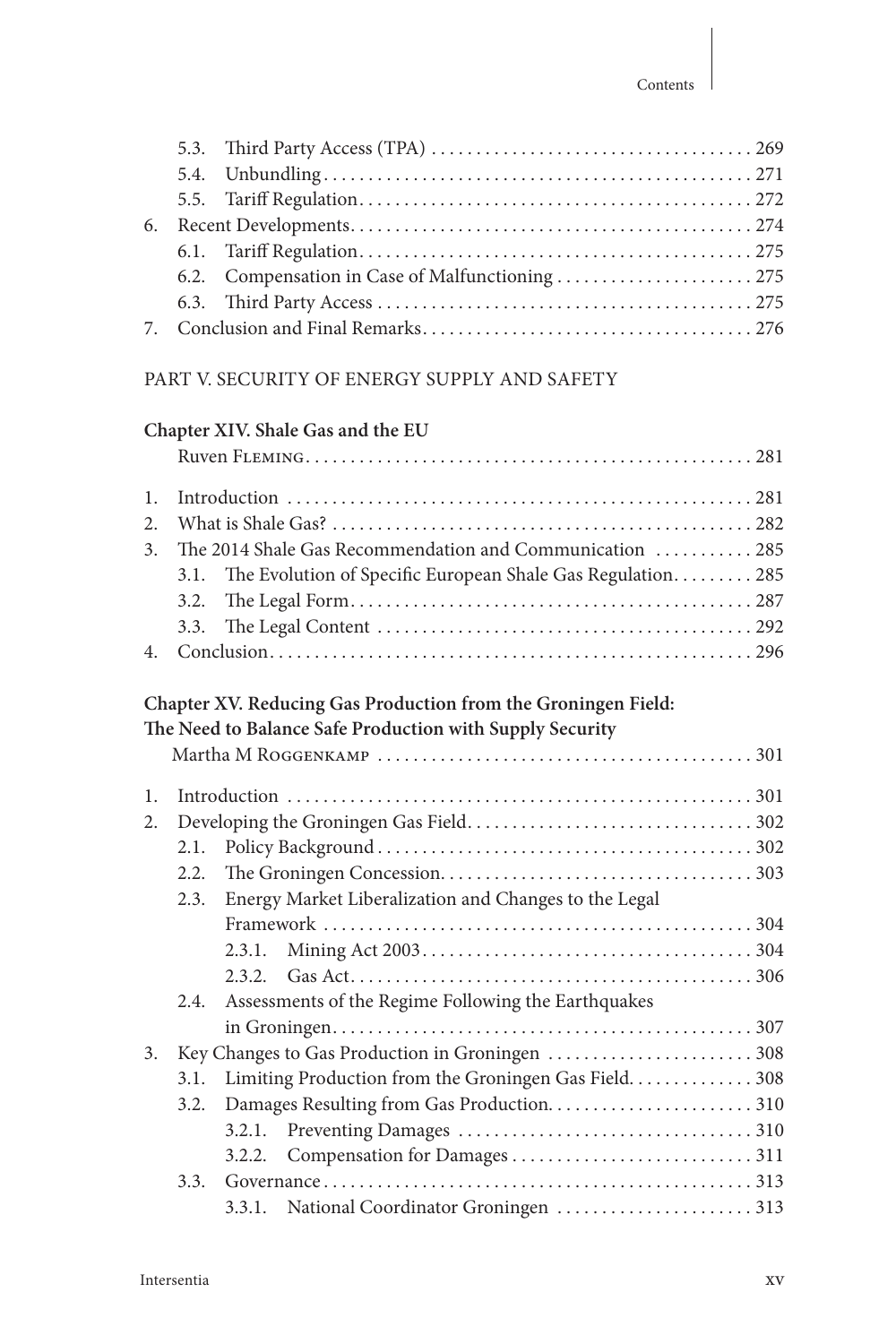## **Chapter XVI. Regulating Security of Energy Supply for End Consumers:**

## **A Comparative Overview**

| 1.               |      |        |                                                                 |  |
|------------------|------|--------|-----------------------------------------------------------------|--|
| 2.               |      |        |                                                                 |  |
| $\overline{3}$ . |      |        |                                                                 |  |
|                  | 3.1. |        |                                                                 |  |
|                  | 3.2. |        |                                                                 |  |
|                  | 3.3. |        |                                                                 |  |
|                  | 3.4. |        |                                                                 |  |
|                  | 3.5. |        |                                                                 |  |
| 4.               |      |        |                                                                 |  |
|                  | 4.1. |        |                                                                 |  |
|                  | 4.2. |        | Notification Requirement for Household Suppliers  326           |  |
|                  | 4.3. |        | Prologue: The Basic Supplier (Grundversorgungsunternehmen)  326 |  |
|                  | 4.4. |        |                                                                 |  |
|                  |      | 4.4.1. | Replacement Supplier (Ersatzversorger)  328                     |  |
|                  |      | 4.4.2. | German Insolvency Law and Termination of Supply                 |  |
|                  |      |        |                                                                 |  |
|                  | 4.5. |        |                                                                 |  |
|                  | 4.6. |        |                                                                 |  |
| 5.               |      |        |                                                                 |  |
|                  | 5.1. |        |                                                                 |  |
|                  | 5.2. |        | Licence and Balance Responsibility Requirements 331             |  |
|                  | 5.3. |        |                                                                 |  |
|                  |      | 5.3.1. | Licensed Suppliers Not Executing Balance Responsibility 332     |  |
|                  |      |        |                                                                 |  |
|                  |      |        |                                                                 |  |
|                  |      | 5.3.2. | Licensed Suppliers Executing Their Own Balance                  |  |
|                  |      |        |                                                                 |  |
|                  |      | 5.3.3. | Division of the Balance Responsibility 335                      |  |
|                  | 54   |        |                                                                 |  |
| 6.               |      |        |                                                                 |  |
|                  | 6.1. |        |                                                                 |  |
|                  | 6.2. |        |                                                                 |  |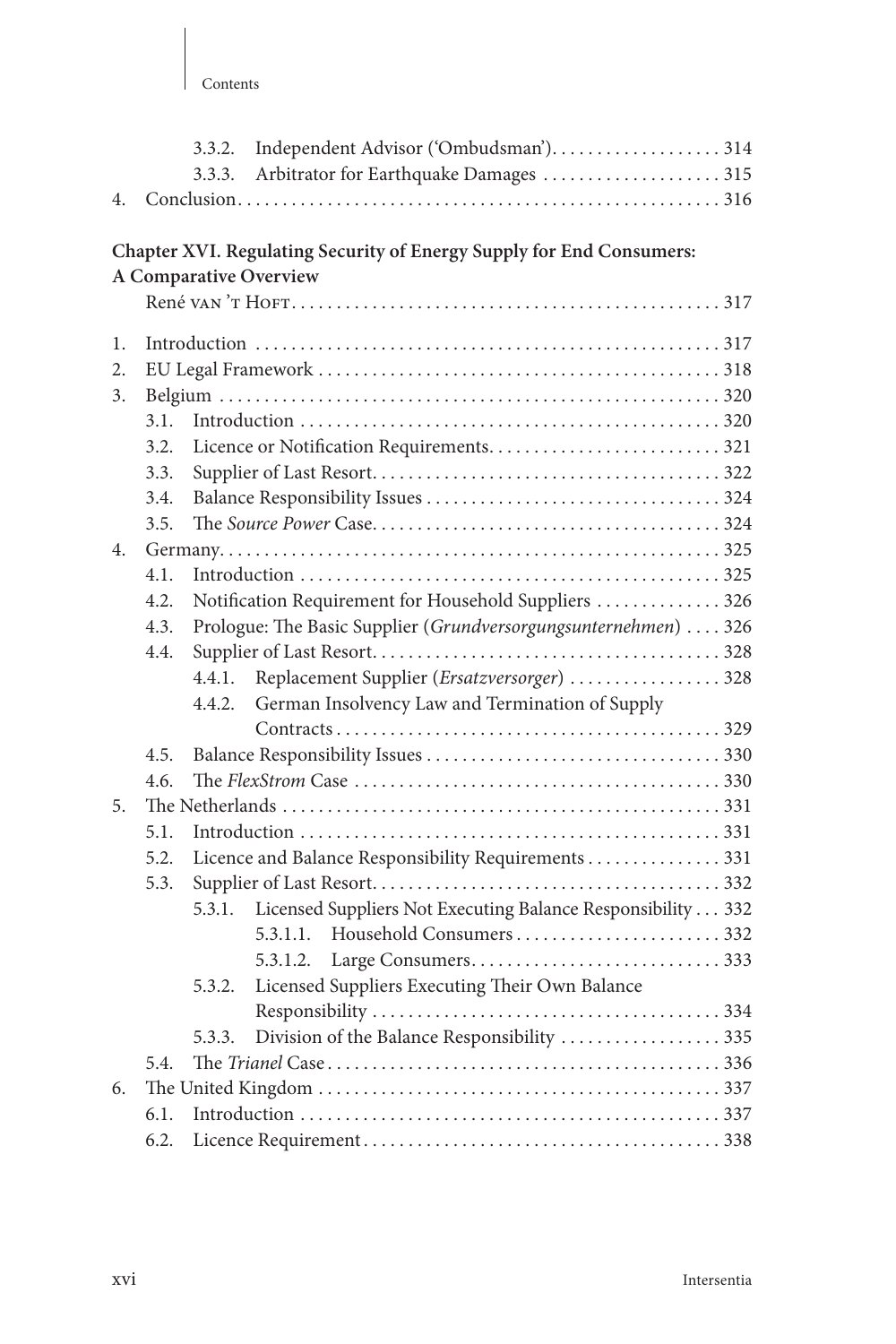|  | 6.3.1. Licence Revocation and Energy Supply Company                 |  |
|--|---------------------------------------------------------------------|--|
|  |                                                                     |  |
|  | 6.3.2. Supplier of Last Resort and Last Resort Supply Direction 341 |  |
|  |                                                                     |  |
|  |                                                                     |  |
|  |                                                                     |  |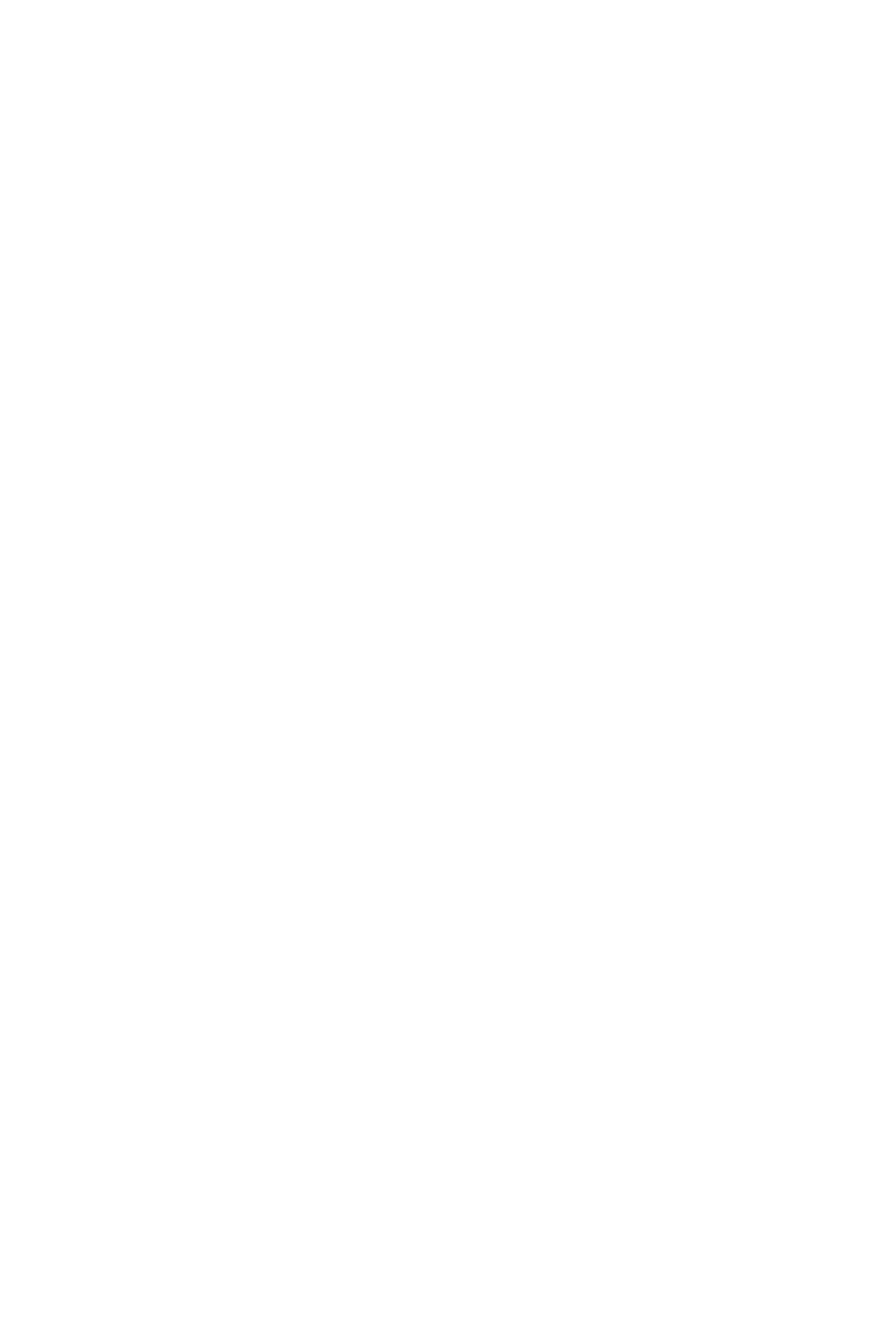## **LIST OF ABBREVIATIONS**

| <b>ACER</b>   | Agency for the Cooperation of Energy Regulators                 |
|---------------|-----------------------------------------------------------------|
| ACM           | Authority for Consumers and Markets (Dutch NRA)                 |
| ADP           | Durban Platform for Enhanced Action                             |
| APA           | Ad hoc working group on the Paris Agreement                     |
| <b>APEC</b>   | Asia-Pacific Economic Cooperation                               |
| <b>APX</b>    | Amsterdam Power Exchange                                        |
| AR            | Assessment Report                                               |
| AREI          | Africa Renewable Energy Initiative                              |
| <b>ARIAE</b>  | Asociación Iberoamericana de Entidades Regualdoras de la        |
|               | Energía (Latin American Association of Energy Regulatory        |
|               | Entities)                                                       |
| <b>BAT</b>    | Best Available Technique                                        |
| Bcm           | Billion cubic meters                                            |
| <b>BGT</b>    | <b>British Gas Trading</b>                                      |
| <b>BIS</b>    | Bureau of Industry and Security in the US Department of         |
|               | Commerce                                                        |
| <b>BREF</b>   | Best Available Technique Reference Document                     |
| <b>BRUGEL</b> | BRUxelles Gaz Electricité - BRUssel Gas ELektriciteit           |
|               | (Brussels energy regulator, Belgium)                            |
| Capex         | Capital costs                                                   |
| <b>CBA</b>    | Cost-benefit analysis                                           |
| <b>CBS</b>    | Statistics Bureau of the Netherlands                            |
| <b>CDM</b>    | Clean Development Mechanism                                     |
| <b>CEER</b>   | Council of European Energy Regulators                           |
| <b>CEF</b>    | <b>Connecting Europe Facility</b>                               |
| <b>CEM</b>    | Clean Energy Ministerial                                        |
| <b>CESEC</b>  | Central and South Eastern European Gas Connectivity             |
|               | initiative                                                      |
| <b>CETA</b>   | Comprehensive Economic Trade Agreement                          |
| <b>CHP</b>    | Combined Heat and Power                                         |
| CITL          | Community Independent Transaction Log                           |
| <b>CJEU</b>   | Court of Justice of the European Union                          |
| CMA           | Competition and Market Authority (UK)                           |
| <b>CMA</b>    | Conference of the parties serving as the meeting of the Parties |
|               | to the Paris Agreement                                          |
| COP           | Conference of the parties                                       |
|               |                                                                 |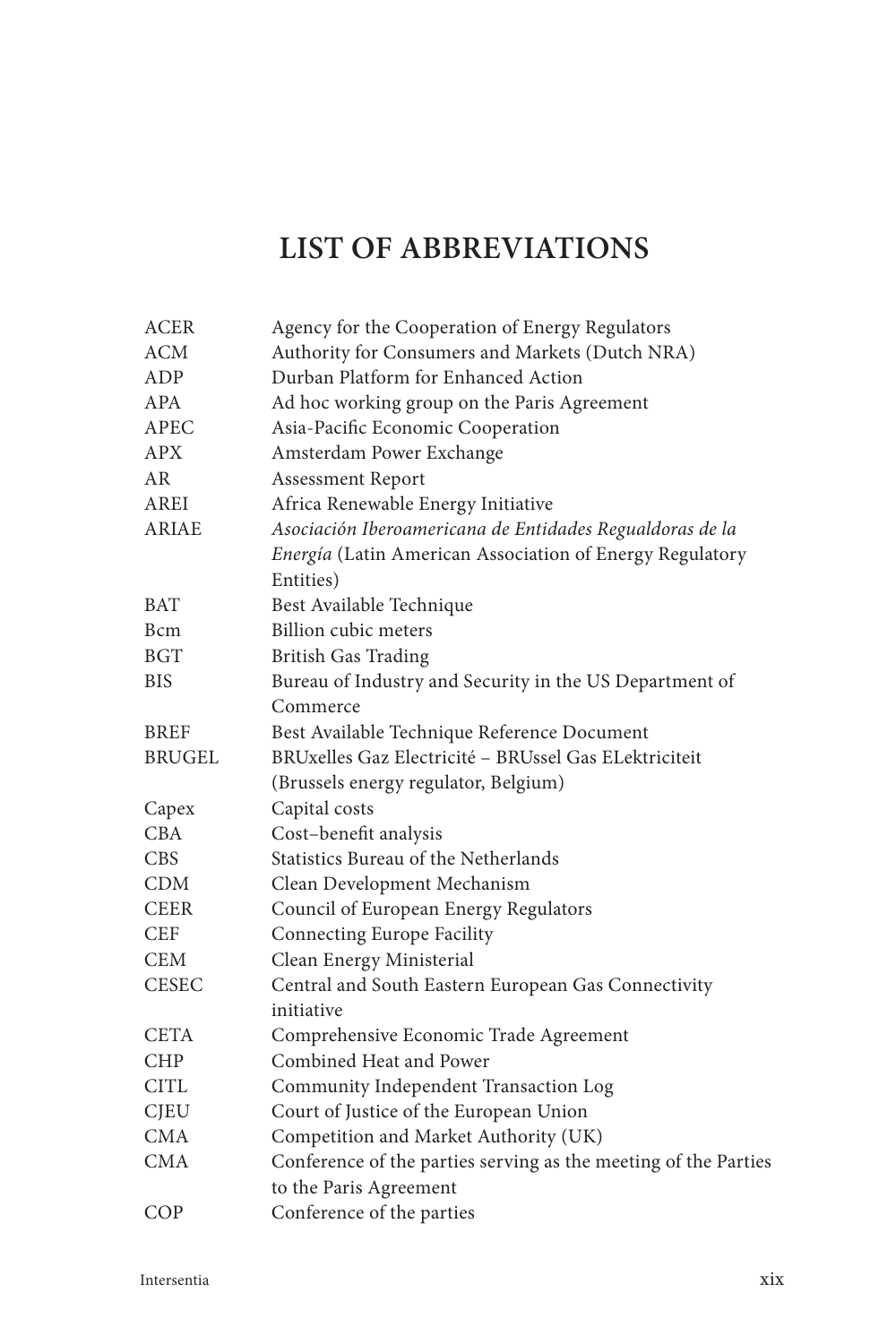#### List of Abbreviations

| <b>CRE</b>    | Commission de régulation de l'énergie (French NRA)          |
|---------------|-------------------------------------------------------------|
| <b>CREG</b>   | Commission de Régulation de l'Electricité et du Gaz         |
|               | (Belgium NRA)                                               |
| <b>CTCN</b>   | Climate Technology Centre and Network                       |
| <b>CUSC</b>   | Connection and Use of System Code                           |
| <b>CVW</b>    | Centrum voor Veilig Wonen (Centre for Safe Living)          |
| <b>CWaPE</b>  | Commission wallonne pour l'Energie (Walloon energy          |
|               | regulator)                                                  |
| <b>DCFTA</b>  | Deep and Comprehensive Free Trade Agreement                 |
| <b>DECC</b>   | Department of Energy and Climate Change (UK)                |
| <b>DERA</b>   | Danish Energy Regulatory Authority                          |
| DН            | District heating                                            |
| <b>DNO</b>    | <b>Distribution Network Operators</b>                       |
| <b>DSO</b>    | Distribution system operator                                |
| EAC           | East African Community                                      |
| EEAS          | European External Action Service                            |
| <b>EBN</b>    | Energiebeheer Nederland (Dutch State Participant in the Oil |
|               | and Gas Sector)                                             |
| EС            | European Commission                                         |
| <b>ECCAS</b>  | Economic Community of Central African States                |
| ECJ           | European Court of Justice                                   |
| <b>ECOWAS</b> | Economic Community of West African States                   |
| <b>ECT</b>    | <b>Energy Charter Treaty</b>                                |
| <b>EEA</b>    | European Economic Area                                      |
| EED           | <b>Energy Efficiency Directive</b>                          |
| <b>EIA</b>    | Energy Information Administration in the US                 |
| <b>EIA</b>    | <b>Environmental Impact Assessment</b>                      |
| <b>EITI</b>   | Extractive Industry Transparency Initiative                 |
| ENC           | European Network Codes                                      |
| ENP           | European Neighbourhood Policy                               |
| <b>ENTSO</b>  | European Network of Transmission System Operators           |
| EnWG          | Energiewirtschafstgesetz (German Energy Industry Act)       |
| EPBD          | European Performance of Buildings Directive                 |
| <b>EPCA</b>   | Energy Policy and Conservation Act of 1975 (US)             |
| <b>ETS</b>    | <b>Emissions Trading System</b>                             |
| EU            | European Union                                              |
| EnU           | <b>Energy Union</b>                                         |
| <b>ESD</b>    | <b>Effort Sharing Decision</b>                              |
| ESWG          | <b>Energy Sustainability Working Group</b>                  |
| EU-EnU        | European Energy Union                                       |
| EU ETS        | European Union Emissions Trading System                     |
| FDI           | Foreign direct investment                                   |
| FMR           | Final Modification Report                                   |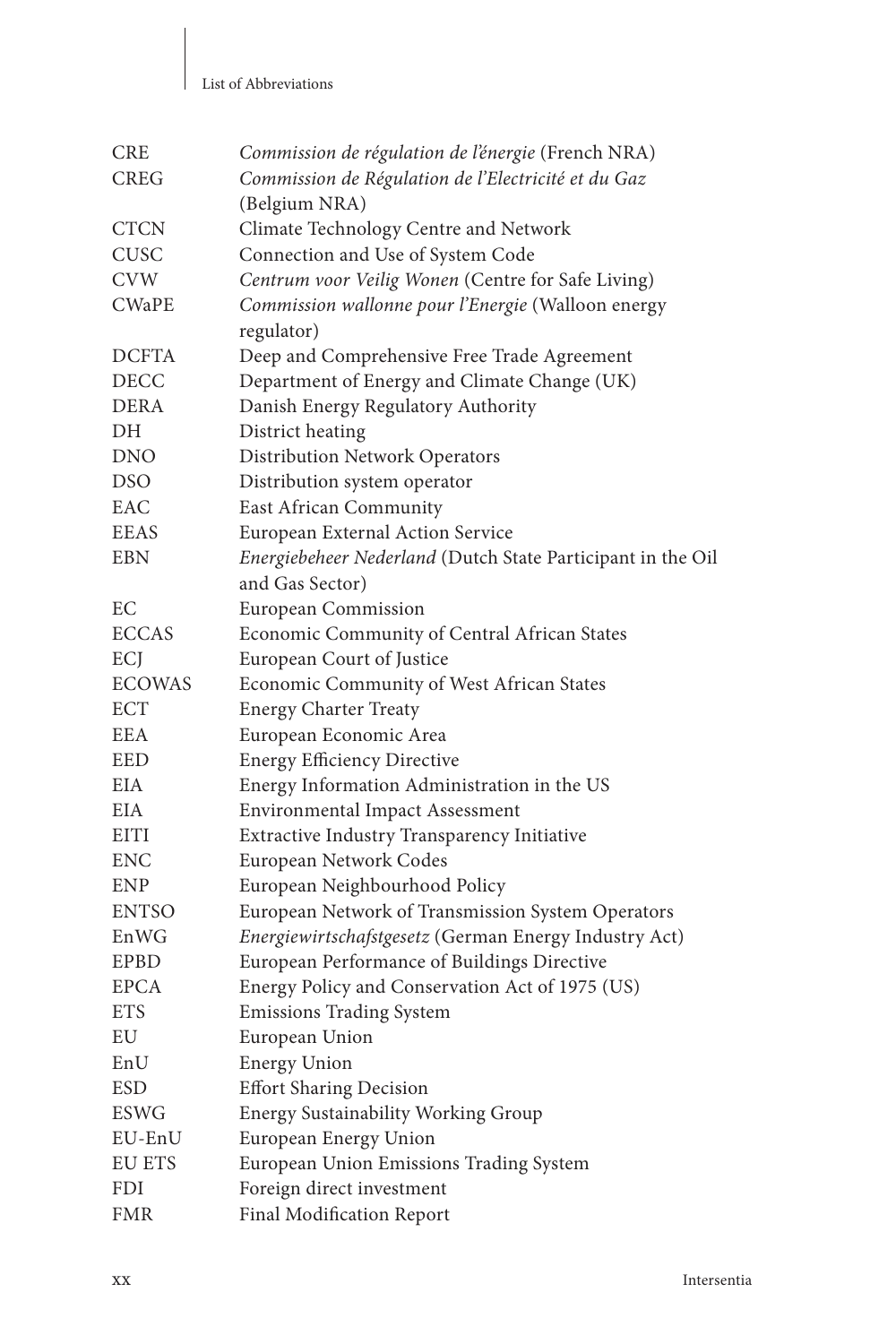| FPA          | Final Project Assessment                                    |
|--------------|-------------------------------------------------------------|
| GВ           | Great Britain                                               |
| GCCSI        | Global Carbon Capture and Storage Institute GCCSI           |
| GEF          | Global Environment Facility                                 |
| <b>GEMA</b>  | Gas and Electricity Markets Authority (UK)                  |
| GGA          | Global Geothermal Alliance                                  |
| GHG          | Greenhouse gases                                            |
| <b>GTS</b>   | Gasunie Transport Services (Dutch gas TSO)                  |
| GW           | Giga watt                                                   |
| <b>HVDC</b>  | High-voltage direct current                                 |
| <b>ICS</b>   | <b>Investment Court System</b>                              |
| <b>ICSID</b> | International Centre for Settlement of Investment Disputes  |
| <b>IEA</b>   | <b>International Energy Agency</b>                          |
| <b>IEC</b>   | International Energy Charter                                |
| <b>IEF</b>   | <b>International Energy Forum</b>                           |
| <b>IFA</b>   | Interconnexion France Angleterre                            |
| <b>INDC</b>  | Intended Nationally Determined Contribution                 |
| <b>IPA</b>   | Initial Project Assessment                                  |
| <b>IPCC</b>  | Intergovernmental Panel on Climate Change                   |
| <b>IPEEC</b> | International Partnership for Energy Efficiency Cooperation |
| <b>IRENA</b> | International Renewable Energy Agency                       |
| <b>ISA</b>   | <b>International Solar Alliance</b>                         |
| <b>ISDS</b>  | Investor-state dispute settlement                           |
| JI           | Joint Implementation                                        |
| <b>LCNF</b>  | Low Carbon Network Fund                                     |
| <b>LDCF</b>  | Least Developed Countries Fund                              |
| LNG          | Liquefied Natural Gas                                       |
| LPAA         | Lima-Paris Action Agenda                                    |
| MENA         | Middle East and North Africa countries                      |
| MEP          | Members of the European Parliament                          |
| <b>MOP</b>   | Meeting of the Parties                                      |
| MoU          | Memorandum of Understanding                                 |
| NAFTA        | North-American Free Tree Agreement                          |
| NAZCA        | Non-State Actor Zone for Climate Action                     |
| <b>NCG</b>   | National Coordinator Groningen                              |
| <b>NDC</b>   | Nationally Determined Contribution                          |
| <b>NEN</b>   | Nederlands Normalisatie Instituut (Netherlands              |
|              | Standardisation Institute)                                  |
| <b>NGET</b>  | National Grid Electricity Transmission (UK)                 |
| NGIH         | National Grid Interconnector Holdings                       |
| NGO          | Non-governmental organization                               |
| NMDA         | Niet Meer Dan Anders (No More Than Otherwise)               |
| NPg          | Limited and Northern Powergrid                              |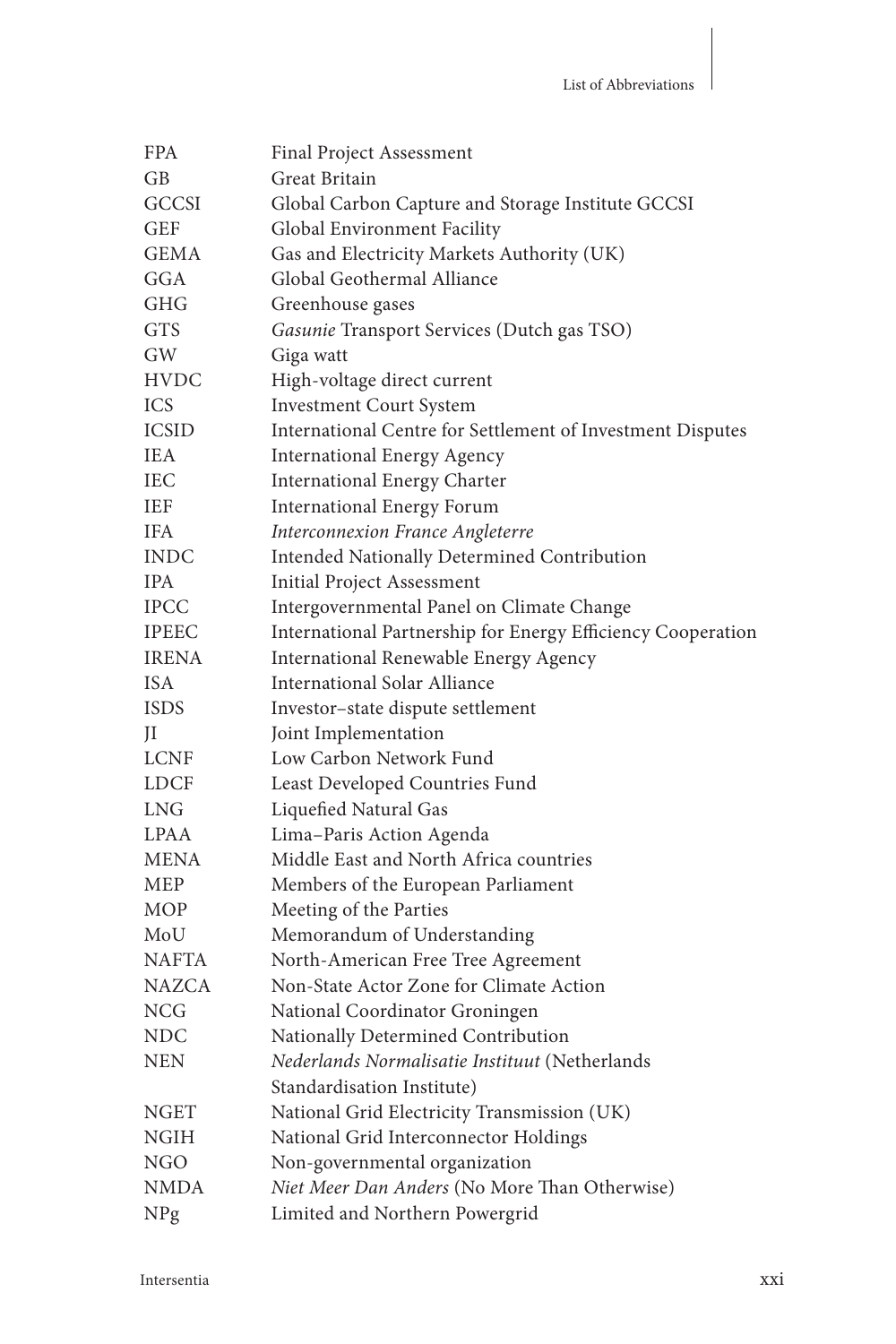#### List of Abbreviations

| <b>NRA</b>      | National regulatory authority                              |
|-----------------|------------------------------------------------------------|
| <b>NSCOGI</b>   | Northern Seas Countries Offshore Grid Initiative           |
| NSL             | North Sea Link                                             |
| Ofgem           | Office of Gas and Electricity Markets (UK)                 |
| ÖMAG            | Abwicklungstelle für Ökostrom (Austria)                    |
| <b>OPEC</b>     | Organization of Petroleum Exporting Countries              |
| Opex            | Operational costs                                          |
| PCI             | Projects of common interest                                |
| <b>PCR</b>      | <b>Post Construction Review</b>                            |
| <b>PPA</b>      | Power purchase agreement                                   |
| PPP             | Public-private partnership                                 |
| RAB             | Regulatory asset base                                      |
| <b>RES</b>      | Renewable energy sources                                   |
| <b>RIIO</b>     | Revenue using Incentives to deliver Innovation and Outputs |
| <b>RTE</b>      | Réseau de Transport d'Electricité (French TSO)             |
| SADC            | Southern African Development Community                     |
| <b>SBI</b>      | Subsidiary Body for Implementation                         |
| <b>SCCF</b>     | Special Climate Change Fund                                |
| SBSTA           | Subsidiary Body for Scientific and Technological Advice    |
| <b>SEA</b>      | Strategic Environmental Assessment                         |
| SGB             | Smart grid benefits                                        |
| SCC             | Stockholm Chamber of Commerce                              |
| <b>SCF</b>      | Standing Committee on Finance                              |
| <b>SEM</b>      | Single Electricity Market (Ireland)                        |
| <b>SER</b>      | Special or Exclusive Rights                                |
| <b>SOE</b>      | <b>State Owned Enterprise</b>                              |
| Solr            | Supplier of Last Resort                                    |
| Tcbb            | Technische Commissie Bodembeweging (Technical Committee    |
|                 | on Earth Movements)                                        |
| TEC             | Technology Executive Committee                             |
| <b>TICAD</b>    | Tokyo International Conference for Africa Development      |
| TFEU            | Treaty on the Functioning of the European Union            |
| <b>TNA</b>      | Technology needs assessment                                |
| <b>TNUoS</b>    | Transmission Network Use of System                         |
| Totex           | Total expenditure                                          |
| TPA             | Third Party Access                                         |
| <b>TSO</b>      | Transmission system operator                               |
| TTIP            | Transatlantic Trade and Investment Partnership             |
| TPP             | Trans-Pacific Partnership                                  |
| <b>TYNDP</b>    | Ten-Year Network Development Program                       |
| <b>UAE</b>      | United Arab Emirates                                       |
| <b>UN</b>       | <b>United Nations</b>                                      |
| <b>UNCITRAL</b> | United Nations Commission for International Trade Law      |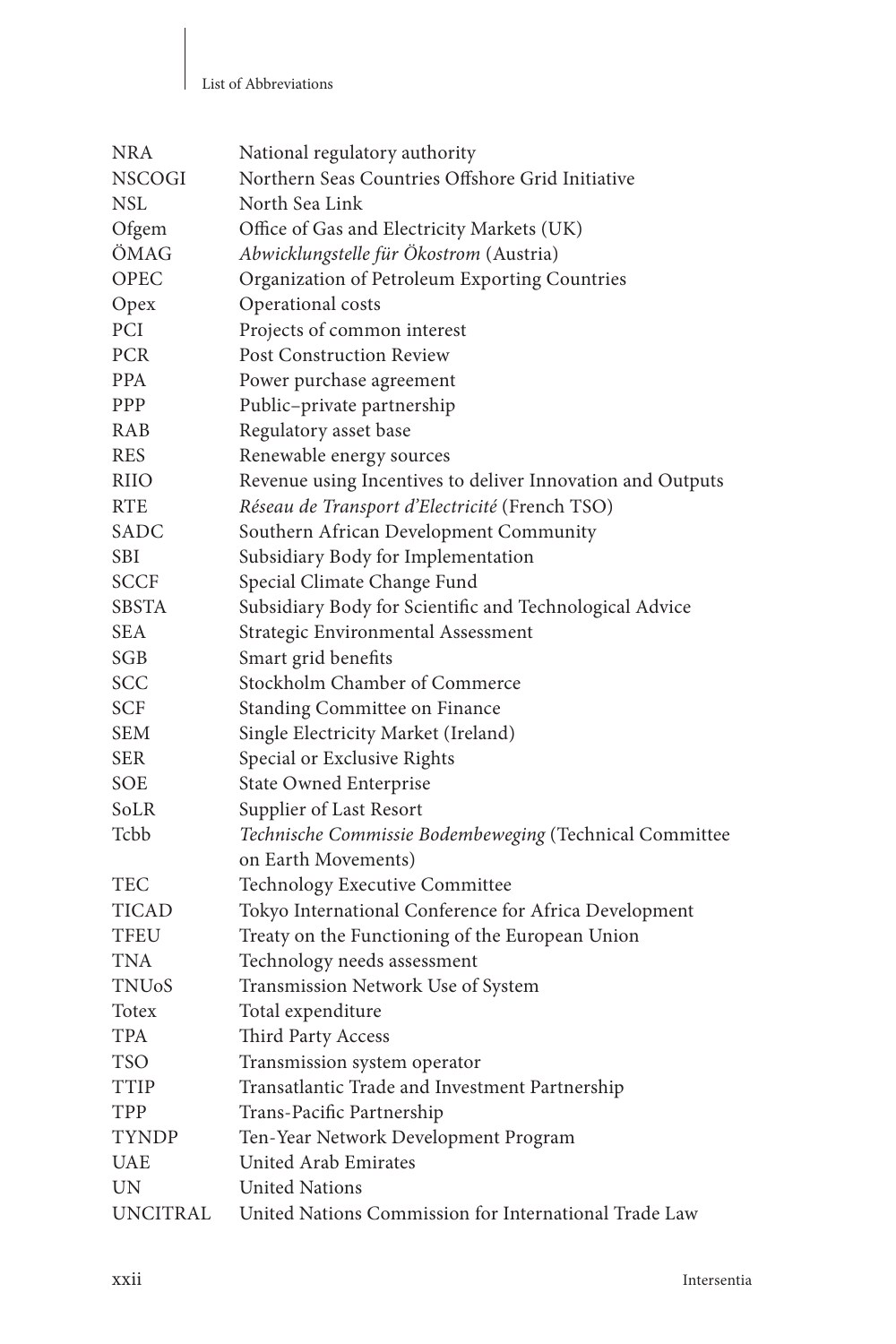| <b>UNCLOS</b> | United Nations Law of the Sea                                 |
|---------------|---------------------------------------------------------------|
| <b>UNEP</b>   | United Nations Environmental Programme                        |
| <b>UNFCCC</b> | United Nations Framework Convention on Climate Change         |
| <b>USD</b>    | US dollar                                                     |
| <b>VREG</b>   | Vlaamse regulator van de elektriciteits- en gasmarkt (Flemish |
|               | energy regulator)                                             |
| <b>WACC</b>   | Weighted average cost of capital                              |
| <b>WACM</b>   | CUSC modifications or Workgroup Alternatives                  |
| <b>WEC</b>    | World Energy Council                                          |
| <b>WTO</b>    | World Trade Organization                                      |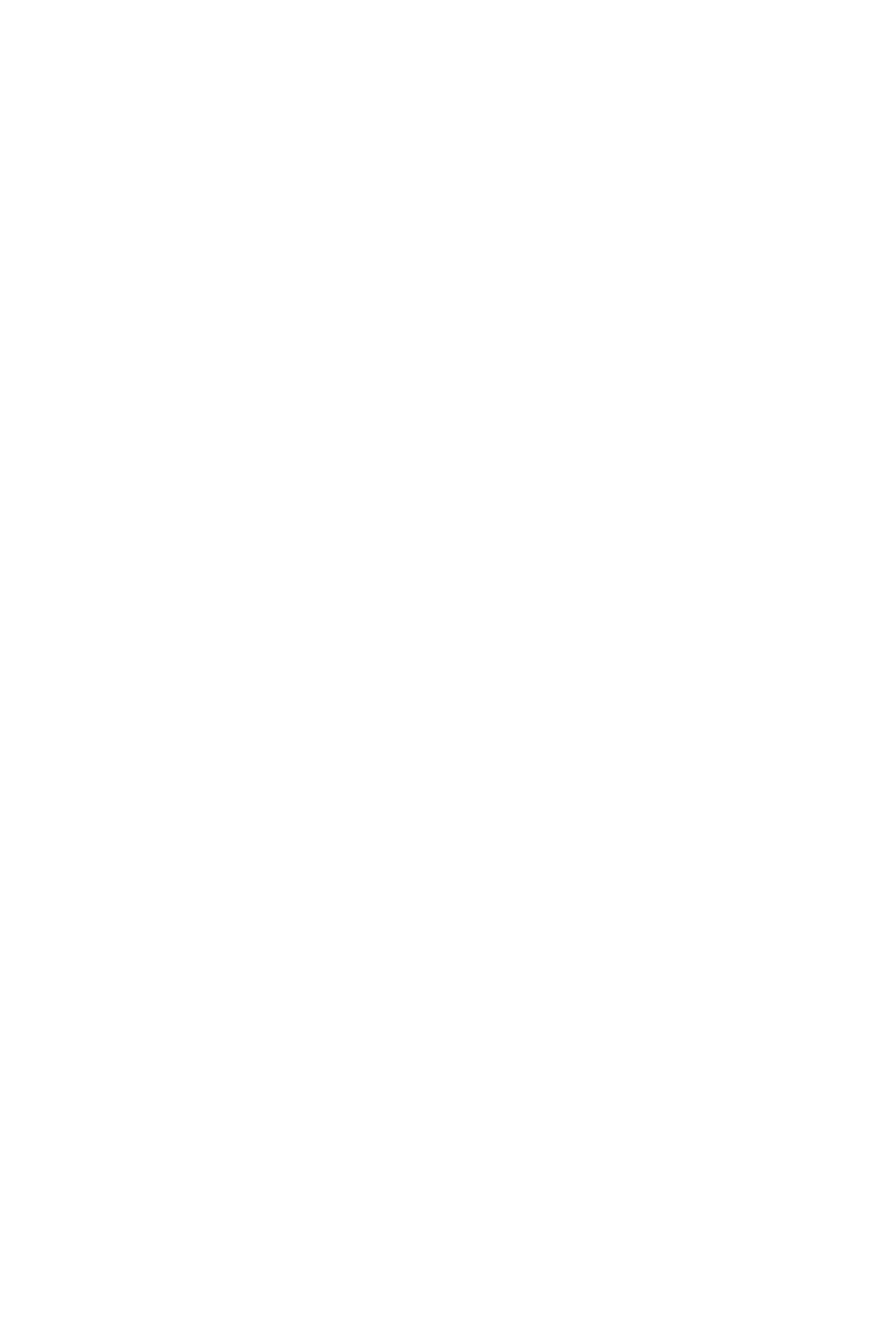## **LIST OF CONTRIBUTORS**

#### *Catherine Banet*

 PhD, Associate Professor, Scandinavian Institute of Maritime Law, Petroleum and Energy Law Department, Oslo, Norway. Email: catherine.banet@jus.uio.no

#### Ernesto Bonafé

 PhD, Expert on Regulation and Coordinator for Expansion, Energy Charter Secretariat, Brussels, Belgium. Email: ernesto.bonafe@encharter.org

#### *Natasha A Georgiou*

 PhD candidate, University of Reading, Reading, the United Kingdom, and at the time of writing, temporary researcher at the Energy Charter Secretariat, Brussels, Belgium. Email: n.a.georgiou@pgr.reading.ac.uk

#### *Berend Jan Drijber*

Partner, Pels Rijcken & Droogleever Fortuijn, The Hague, the Netherlands. Email: bj.drijber@pelsrijcken.nl

#### *Ruven Fleming*

 PhD, Assistant Professor of Energy Law, Groningen Centre of Energy Law, University of Groningen, Groningen, the Netherlands. Email: r.c.fleming@rug.nl

#### *Silke Goldberg*

 Partner, Herbert Smith Freehills LLP and PhD researcher at the Groningen Centre of Energy Law, London, the United Kingdom. Email: silke.goldberg@ hsf.com

#### *Robert Haffner*

 Partner, Head of the Energy Team, Ecorys, Rotterdam, the Netherlands. Email: robert.haffner@ecorys.com

#### René van 't Hoft

 VANTHOFT LAW PRACTICE, Rotterdam Region, the Netherlands. Email: rvanthoft @vanthoft .com

#### *Jacques de Jong*

Senior Fellow, Clingendael Energy Programme, The Hague, the Netherlands. Email: jacques.dejong@clingendaelenergy.com